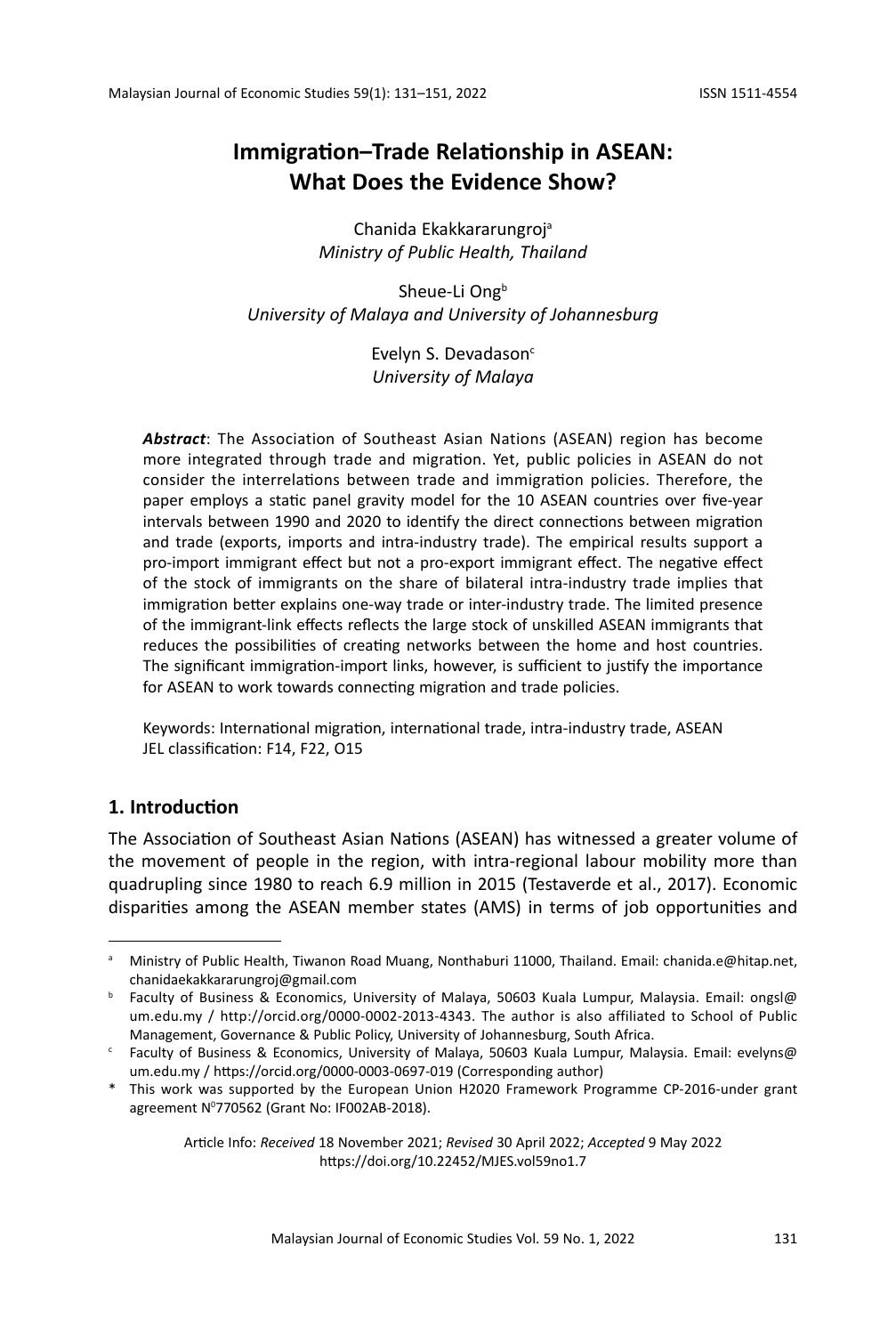wage differentials (Kikkawa et al., 2019; Tuccio, 2017) attracted the growing number of unskilled migrant workers from the region to meet industry needs, especially for low skilled and manual jobs. For example, large wage differential exists between Myanmar and Singapore, with average monthly earnings of USD91 in Myanmar and USD2,859 in Singapore (International Labour Organization, 2015). The ASEAN unskilled<sup>1</sup> migrants are also attracted to neighbouring countries due to the geographical (border economies) and cultural (common language) proximities.

Alternatively, extra-regional trade continues to remain more important for ASEAN relative to intraregional trade. That said, countries like Malaysia, Singapore and Thailand are the major migrant-receiving countries and they also dominate intraregional trade. Yet, previous related studies on the region have largely focused on the drivers of intra-ASEAN migration (Testaverde et al., 2017; Tuccio, 2017) and intra-ASEAN trade, without considering the direct connections between the two. This neglect, in turn, reflects public policies in ASEAN that often work in silos and do not consider the interrelations between trade and immigration policies. Migration policies in ASEAN (unlike trade policies) are primarily handled at the national level, with limited cooperation achieved through bilateral labour agreements and memorandums of understanding (MoUs), and even within the individual ASEAN countries, the policies have been rather reactive.

In the ASEAN context, the effects of ASEAN migrants on intra-industry trade (IIT – exports and imports belonging statistically to the same industry) have also not been considered even though intraregional trade is largely driven by vertical specialisation or trade in intermediate goods. This paper therefore seeks to address the following key policy-relevant question: Does intra-ASEAN migration facilitate bilateral trade (exports, imports and IIT) within the region? The contributions of this paper are twofold: First, it contributes to the scarce empirical literature on the links between immigrant population and the host country's trade with evidence from the ASEAN region that is highly integrated both through trade and migration. Second, it tackles a relatively new subject (see Blanes, 2005) that is under researched within the immigration-trade linkages, that is the effects of immigration on IIT.

The paper proceeds as follows. Section 2 reviews the theoretical relationship between immigration and trade, and the findings from related empirical studies. Then follows a profiling of migration and trade trends in ASEAN in Section 3. Section 4 describes the empirical specification for the immigrant-trade relationship within the panel framework of an augmented gravity model. Section 5 reports the econometric results. The paper concludes with a discussion of policy implications.

# **2. Theoretical Exposition and Empirical Evidence: Immigration–Trade Nexus**

The movement of workers between countries potentially affects international trade. The direct linkage between immigration and trade involves the identification of mechanisms on how immigrants influence both imports and exports. Gould (1994) presented two mechanisms that explain the roles of immigrants as trade intermediaries (see also Head

 $1$  Skilled ASEAN migrants tend to move to advanced industrial economies outside the region (see also Edes, 2019).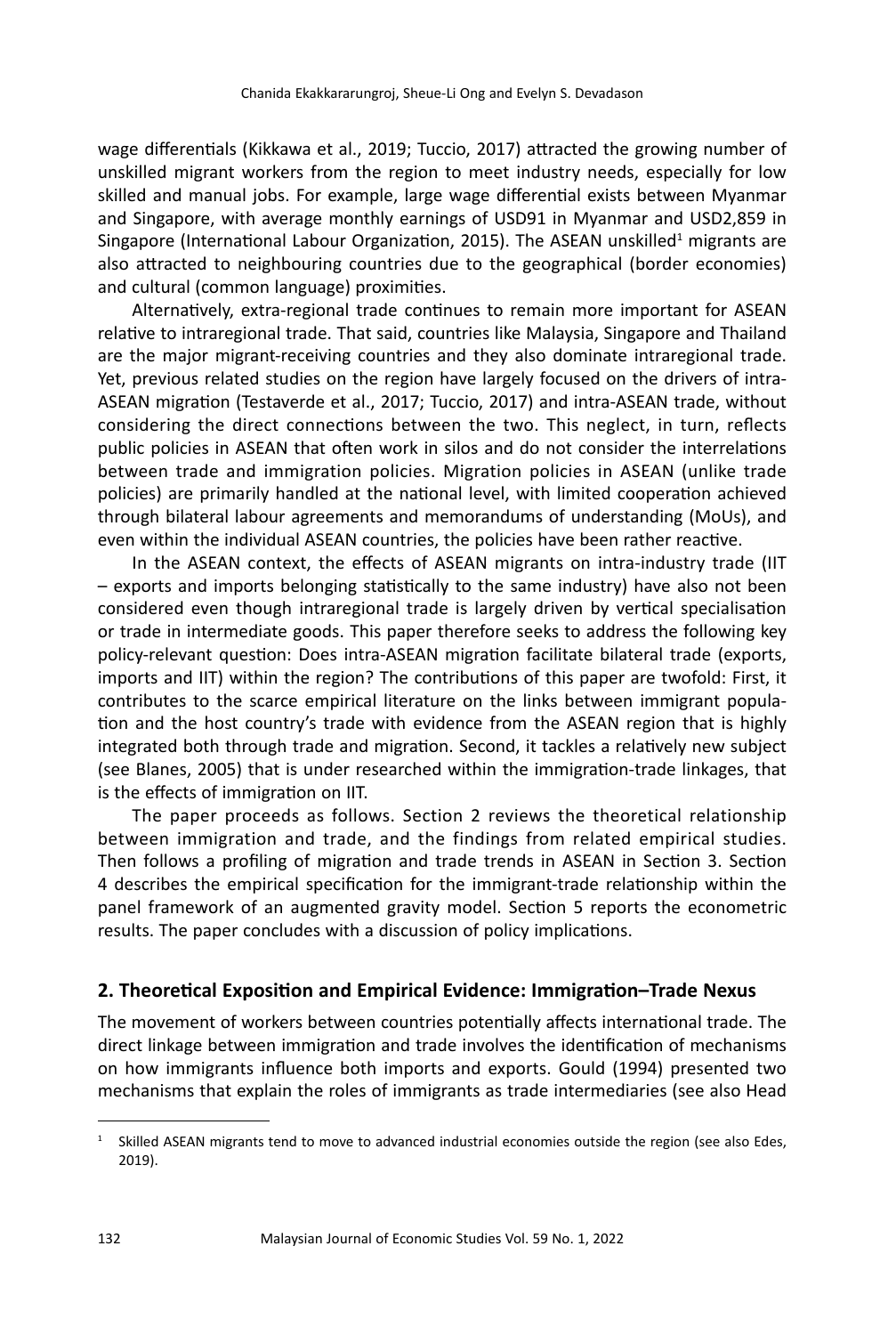& Ries, 1998), namely the *preference mechanism* and the *immigrant-link mechanism* (or *transplanted home-bias effect*, see Wagner et al., 2002; White & Tedesse, 2007). Then, additional mechanisms were presented by later researchers, such as the information mechanism by Wagner et al. (2002), network effect by Rauch (2001), and uncertain trade diverging effects by Dunlevy and Hutchinson (1999).

The first explanation or preference mechanism implies that the desire of migrants consuming unavailable home country products in the host country environment will have a direct impact on imports through the consumption channel. Immigrants are more likely to demand products of their home country due to a matter of tastes or cuisine, culture and emotional attachment (Girma & Yu, 2002), thereby boosting imports. Immigrant preference effects could however dissipate with the assimilation of process of immigration with the domestic labour market (Genc, 2014; Mundra, 2005). Mundra (2005) postulated that as the stock of immigrants in the host economy becomes larger, the immigrants may either establish their own entrepreneurial activities and start producing home products in the host country, or domestic firms in the host country may start producing those products. This influences the development of the import-substitution activities (Dunlevy & Hutchinson, 1999; Girma & Yu, 2002) and a countervailing immigration substitution effect becomes plausible (Genc, 2014).

Gould's (1994) second explanation based on the immigrant-link mechanism is that immigrants increase both imports and exports through a reduction in transaction costs through three ways. First, communication barriers are lowered as immigrants and locals become familiar with each other's languages. The advantages associated with familiarity and the ability to speak the languages of the home and host countries enable immigrants to establish import business dealings from their home countries (Wagner et al., 2002). Second, informational barriers (see also Rauch 1999, 2001) are lowered as immigrants are in a good position of obtaining information on the quality, characteristics and the availability of the home products, business practices and laws, as well as home consumer preferences (see also Peri & Requena-Silvente, 2010; Wagner et al., 2002). This reduces the local producers' costs of searching for trading partners. Mundra (2005) also pointed out that upon return to their home country, migrants bring with them information on their host country products, initiating exports from the host to home countries. Third, immigrants act as "cultural bridges" to facilitate trade through serving lower cost of negotiation and enforcement of contract (see also Briant et al., 2009) by building mutual trust. The immigrant-link mechanism applies to markets in countries with weak institutions and where information is in short supply.

The empirical studies on the trade–migrant links dates as far back as the 1990s. Min (1990) found that Korean migrants in the United States (US) enhanced bilateral exports from Korea to the US. Studies by Gould (1994) and Head and Ries (1998) in the US and Canada revealed positive impacts of the stock of migrants on exports (see also White, 2007) and imports for the host countries, but with larger impacts on imports from the migrants' countries of origin. A reasonable interpretation of the larger point estimate for the import relative to the export elasticity is that the former combines a preference or taste effect and a network effect, while the latter only reflects a network effect (for ethnic network elasticity, see Dunlevy, 2006). The elasticities of trade, in turn, are also reported to reflect the nature of goods traded that lend themselves to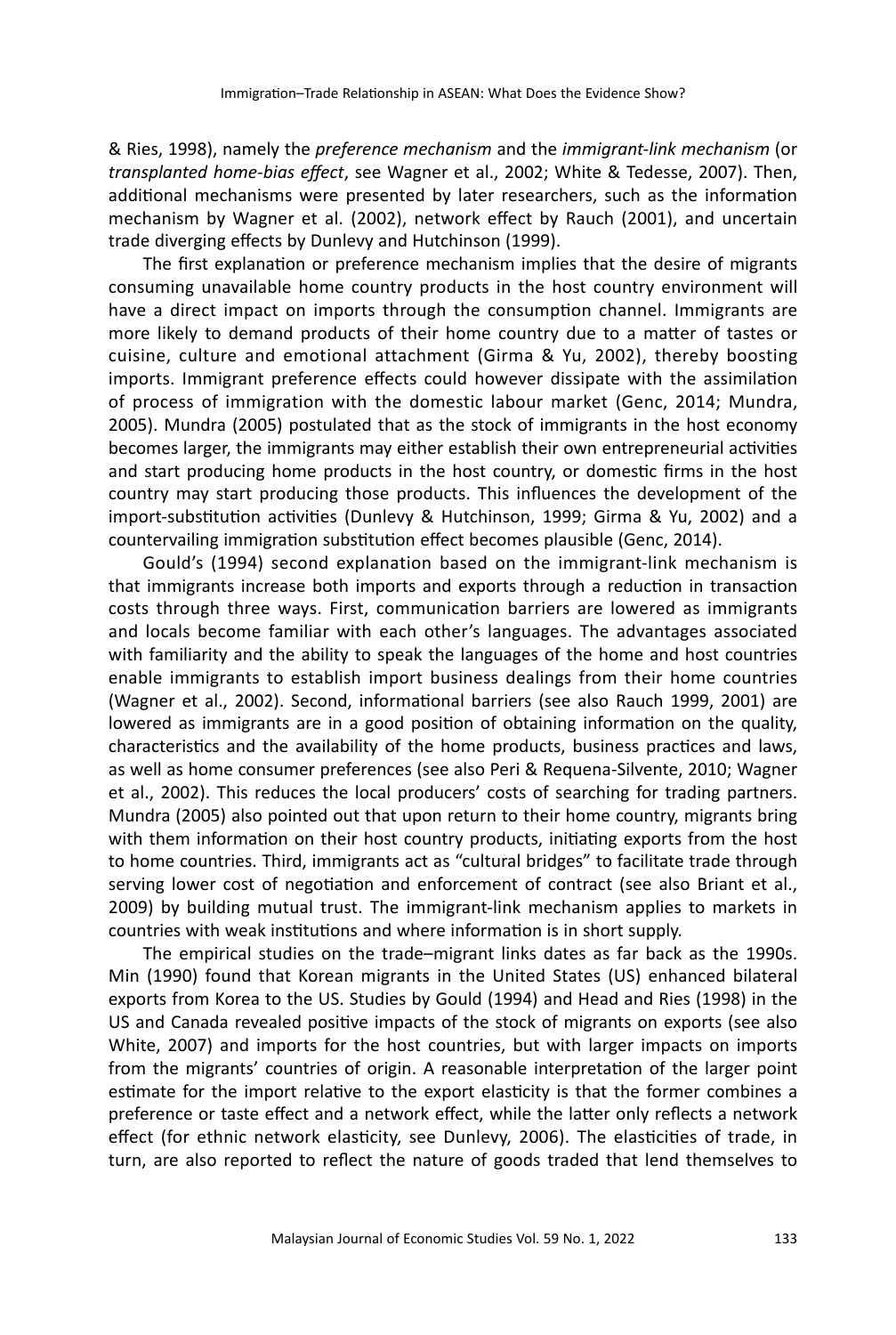a reduction of transaction costs through the above effects. Dunlevy and Hutchinson (1999, 2001) explained based on their periodical analysis of the migration–trade nexus for the US that the impact of the stock of immigrants on exports dissipated earlier than it did on imports.

Using disaggregated state-level data for the US, Bardhan and Guhathakurta (2004), Co et al. (2004), Dunlevy (2004, 2006) and Herander and Saavedra (2005) found that immigrants increased US's exports to the countries of their origin (see also Wagner et al., 2002; based on sub-national level data of Canada). Co et al. (2004) identified different export elasticities for the US by categories of home countries of immigrants, that is marginally higher export elasticities for exports to developed relative to developing countries. By using the United Kingdom (UK) data, Girma and Yu (2002) showed how the information mechanism for reducing trade costs works only when the countries differ in terms of their regulatory setup. The study found that immigration from non-Commonwealth countries had a significant trade-enhancing effect with those countries. By contrast, immigration from Commonwealth countries was found to have no substantial impact on exports since the institutions in Commonwealth countries are like those of the UK given the earlier colonial connections. Immigrants from former colonies do not bring information that substantially reduces transaction costs of bilateral trade.

In the case of Asia, East Asian immigrants were found to expand trade more than immigrants from other regions, based on Head and Ries (1998). Rauch and Trindade (2002) investigated the impact of Chinese networks on bilateral trade, proxied by the product of ethnic Chinese population shares. The study found that the ethnic Chinese networks increased bilateral trade in differentiated goods by nearly 60%. However, Combes et al. (2005) found that the effects of migration on the French intra-trade system were within the range of 73% and 102%, a stronger outcome than the effect of the ethnic Chinese population based on the study by Rauch and Trindade (2002).

Head and Rise (1998) argued that the effects of immigration on trade also varies with the class and skill composition of immigrants. Their results suggested that independent immigrants had the largest influence on trade, refugees the least, with family immigrants in between. From the skilled perspective of migrants, Lim and Kim (2011) and Mundra (2010) forwarded that skilled migrants significantly improved US trade with their home countries. More recently, Kim and Lim (2016) concluded that in the case of Korean imports, skilled relative to unskilled immigrants played an important role in creating networks between home and host countries.

Most studies supported the notion that migrants facilitate bilateral trade between the host and home countries, that is migration and trade are complements (Bratti et al., 2014; Briant et al., 2009; Dunlevy & Hutchinson, 1999; Genc, 2014; Girma & Yu, 2002; Head & Ries, 1998; Peri & Requena-Silvente, 2010; Rauch & Trindade, 2002). Apart from the US, Canada and the UK, trade enhancing effects of immigration are also found for New Zealand (Bryant et al., 2005; Law et al., 2009). Recent contributions forward that the migrant effects on imports were higher than that on exports, implying a stronger presence of the preference mechanism relative to the immigrant-link effects.

The contrasting results in the literature may be attributed to different geographical areas, different samples (including national or sub-national data), periods and different estimation techniques. The size of the immigration impact on international transactions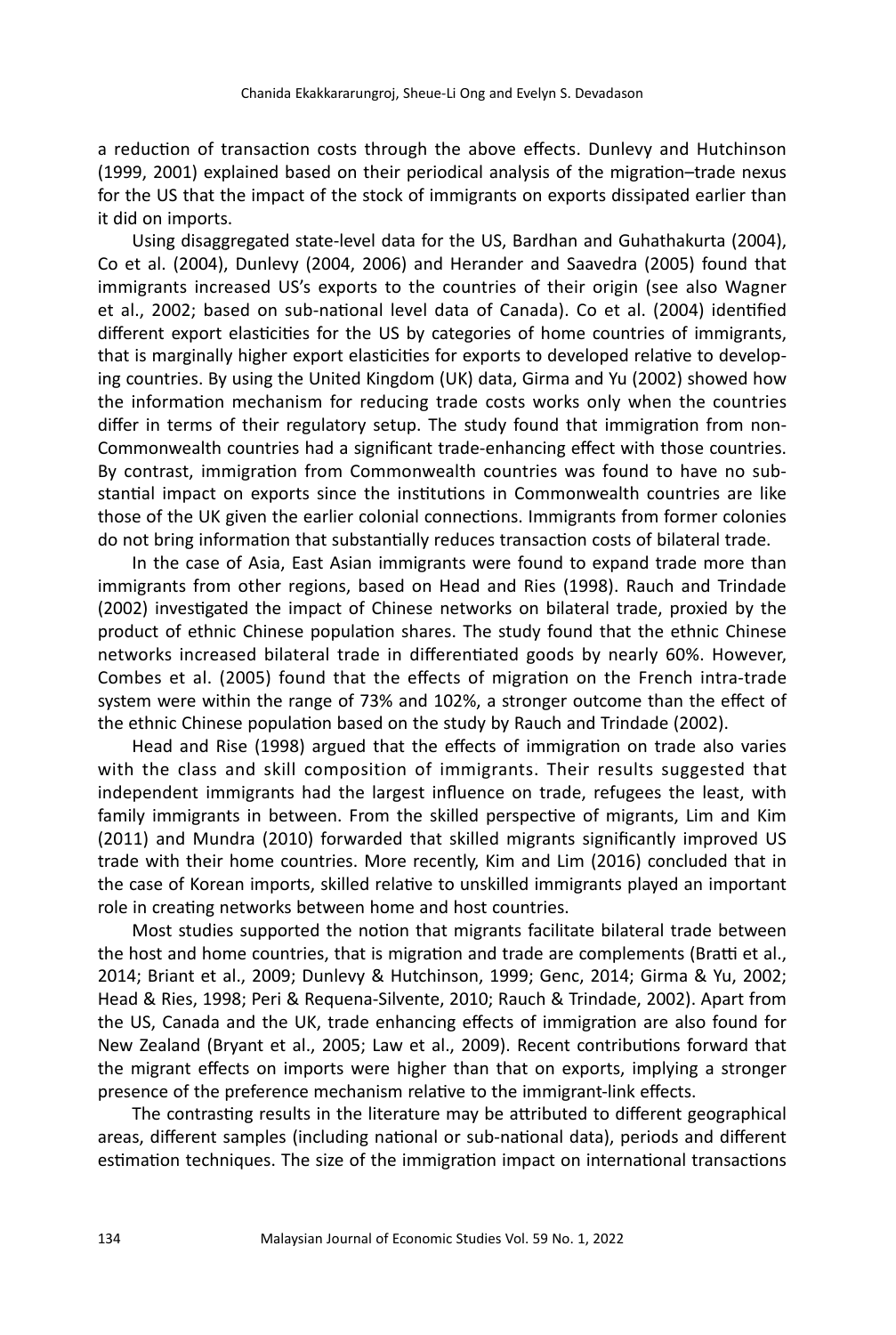also depends on the relevance of information, and how much information migrants bring from their home country to their host country and vice versa. It also depends on the nature of products traded (differentiated versus homogeneous products; see Blanes, 2005; Blanes & Martin-Montaner, 2006; Hatzigeorgiou, 2010) and skill composition (Hijzen & Wright, 2010) of immigrants. Differentiated products (where the reductions in transaction costs and the immigrant preference effect are expected to be more) dominated by IIT and high skilled immigrants are considered to have larger protrade impacts.

Most influential studies documented the immigrant–trade linkages for the Organisation of Economic Co-operation and Development (OECD) countries and even within this category, there was lack of consensus in the prior findings. Less evidence is available on the immigrant–IIT links, particularly for Asia due to limitations on bilateral migration data. Using the United Nations (UN) bilateral (origin and destination) migration database, this paper tests the following hypotheses with a particular emphasis on the intraregional trade effects of the stock of ASEAN immigrants in the region:

- $H_1$ : Immigrants have a positive effect on bilateral exports from the host country.
- H2: Immigrants have a positive effect on bilateral imports to the host country.
- $H_3$ : Immigrants has a positive effect on the share of IIT in total bilateral trade.

# **3. Regional Trends: Immigration Flows and Intraregional Trade**

Intra-ASEAN migration flows have increased dramatically from 1.3 million in 1990 to 7.1 million in 2020. Yet, the region only represents 30% of ASEAN's global labour mobility in 2020 (Figure 1). The major migrant-sending countries of the ASEAN region are Myanmar,



**Figure 1**. ASEAN – Share\* of global migrant mobility, 1990-2020 (%) *Notes*: \* Total migrants of each individual ASEAN country destined to the region as a percentage of its own stock of global migration. BRN – Brunei Darussalam, KHM – Cambodia, IDN – Indonesia, LAO – Lao PDR, MYS – Malaysia, MMR – Myanmar, PHL – Philippines, SGP – Singapore, THA – Thailand, VNM – Viet Nam. *Source*: Calculated from UN (2020).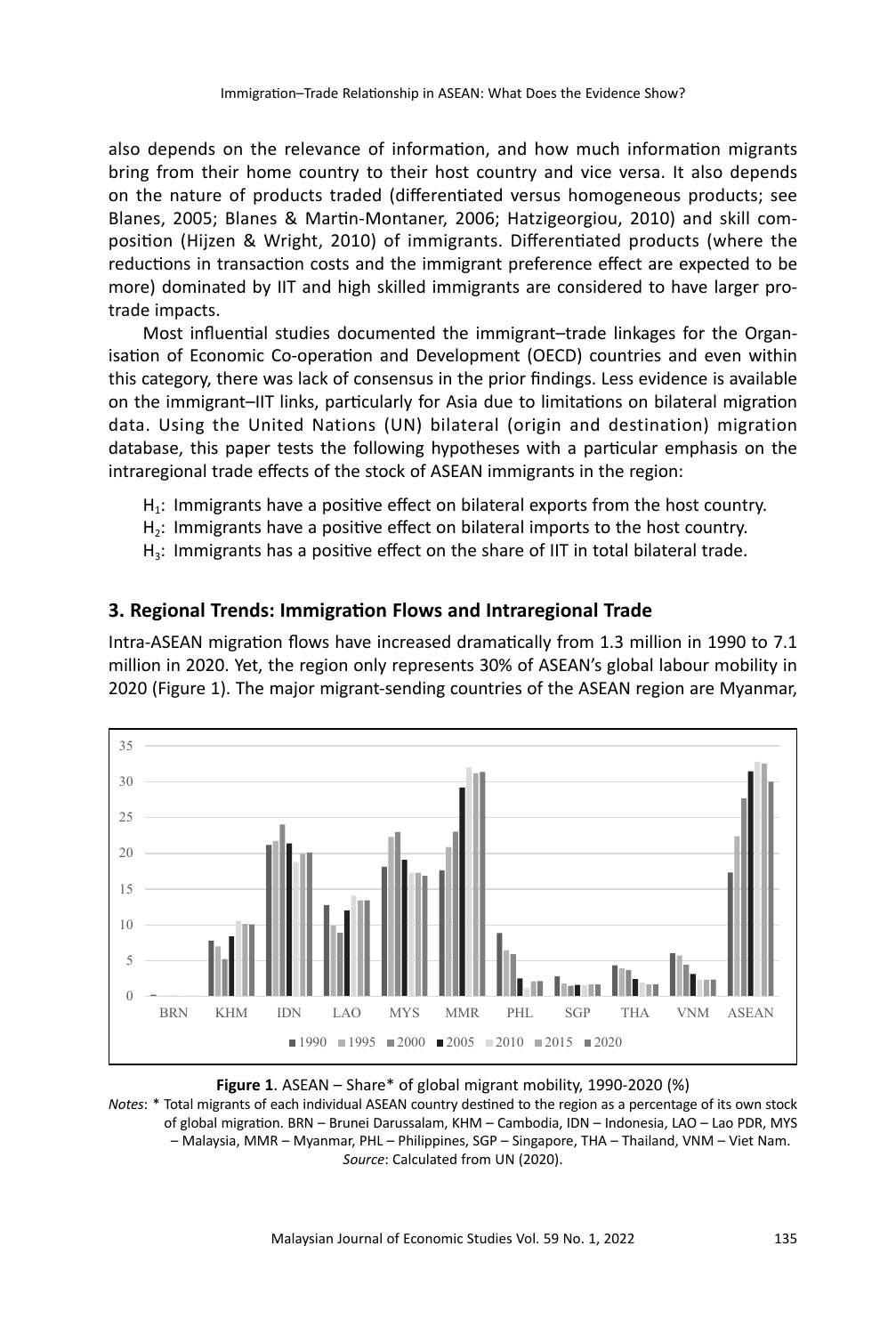followed by Indonesia, Malaysia, Lao PDR and Cambodia. Myanmar migrants to ASEAN represented 34.4% of its own total global migrant stock in 1990 before increasing to 59.7% in 2020, and thereby emerging as the top ASEAN migrant-sending country to the region. For sending their workers to other AMS, some countries have made special government to government (G2G) arrangements through MoUs (source countries given first, followed by destination countries): Cambodia–Malaysia (1999), Cambodia–Thailand (2003), Indonesia–Malaysia (2004 and 2006); Indonesia–Philippines (2003), Lao PDR– Thailand (2002), Myanmar–Thailand (2003) and Vietnam–Malaysia (2003).

The distribution of ASEAN immigrants in the region is highly concentrated. Thailand (49.5%), Malaysia (27.5%) and Singapore (18.8%) are migrant-receiving countries, accounting for a combined 95.8% of total migrant stock in ASEAN in 2020 (see Table 1). Of the three migrant-receiving countries, Malaysia and Singapore highly regulate (unskilled) migrant inflows with short-term work permits. In Singapore, the government has a dual track policy on foreign labour with unrestricted inflow for the highly skilled and a managed inflow for lower and unskilled workers. The inflows of unskilled migrants in Singapore are regulated with both short-term duration of permits and security bonds to guarantee repatriation upon expiry of the work permit.

| <b>ASEAN</b> | 1990 | 1995 | 2000 | 2005 | 2010 | 2015 | 2020 |
|--------------|------|------|------|------|------|------|------|
| <b>BRN</b>   | 4.5  | 3.2  | 2.4  | 1.8  | 1.4  | 1.2  | 1.3  |
| <b>KHM</b>   | 2.3  | 3.8  | 4.1  | 2.3  | 1.3  | 1.0  | 1.0  |
| <b>IDN</b>   | 1.1  | 0.5  | 0.1  | 0.5  | 0.8  | 0.8  | 0.8  |
| <b>LAO</b>   | 1.3  | 0.8  | 0.4  | 0.3  | 0.4  | 0.4  | 0.4  |
| <b>MYS</b>   | 33.1 | 30.2 | 32.2 | 27.5 | 23.8 | 27.1 | 27.5 |
| <b>MMR</b>   | 0.0  | 0.0  | 0.0  | 0.0  | 0.0  | 0.0  | 0.0  |
| <b>PHL</b>   | 2.6  | 2.2  | 0.2  | 0.1  | 0.1  | 0.1  | 0.1  |
| <b>SGP</b>   | 16.4 | 21.9 | 23.3 | 20.4 | 19.2 | 19.3 | 18.8 |
| <b>THA</b>   | 36.8 | 35.4 | 36.0 | 46.3 | 52.5 | 49.4 | 49.5 |
| <b>VNM</b>   | 1.9  | 2.1  | 1.2  | 0.7  | 0.6  | 0.6  | 0.6  |
|              | 100  | 100  | 100  | 100  | 100  | 100  | 100  |

|  | Table 1. ASEAN - Distribution* of ASEAN migrant stock, 1990-2020 (%) |
|--|----------------------------------------------------------------------|
|--|----------------------------------------------------------------------|

*Notes*: \* Total number of ASEAN migrants in each country as a percentage of total ASEAN migrant stock. BRN – Brunei Darussalam, KHM – Cambodia, IDN – Indonesia, LAO – Lao PDR, MYS – Malaysia, MMR – Myanmar, PHL – Philippines, SGP – Singapore, THA – Thailand, VNM – Viet Nam.

*Source*: Calculated from UN (2020).

As for observed patterns in ASEAN labour mobility, overall, the trade flows of ASEAN reflect less of a regional focus. The region only represented 21.3% and 20.9% of ASEAN's global exports and imports in 2020 respectively (Figure 2). Singapore followed by Malaysia and Thailand contributed the largest shares of intraregional exports and imports (see Table 2). Conversely, the trade of Lao PDR and Myanmar, as shown in Figure 2 is relatively more reliant on the regional market. Not surprisingly, IIT is also prominent in the two major trading nations of the region, Singapore and Malaysia. The IIT indices of 42.4% and 39.6% in Singapore and Malaysia, respectively, exceeded the ASEAN average of 30.6% in 2020.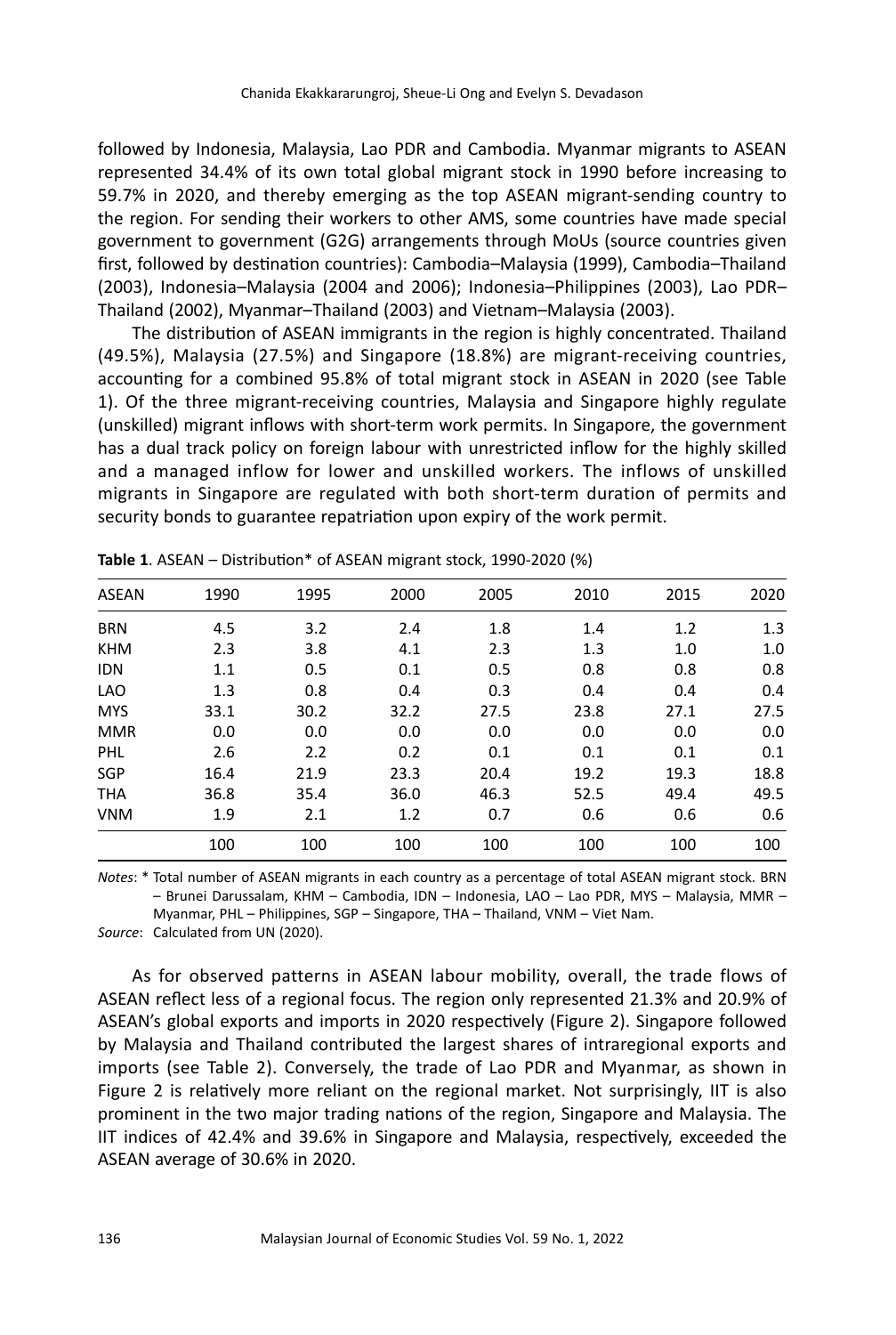

**Figure 2**. ASEAN – Share\* of global trade, 1990-2020 (%)

- *Notes*: \* Total exports (imports) of each individual ASEAN country to the region (from the region) as a percentage of its own global exports (imports). BRN – Brunei Darussalam, KHM – Cambodia, IDN – Indonesia, LAO – Lao PDR, MYS – Malaysia, MMR – Myanmar, PHL – Philippines, SGP – Singapore, THA – Thailand, VNM – Viet Nam.
- *Source*: Calculated from UN Comtrade (2022).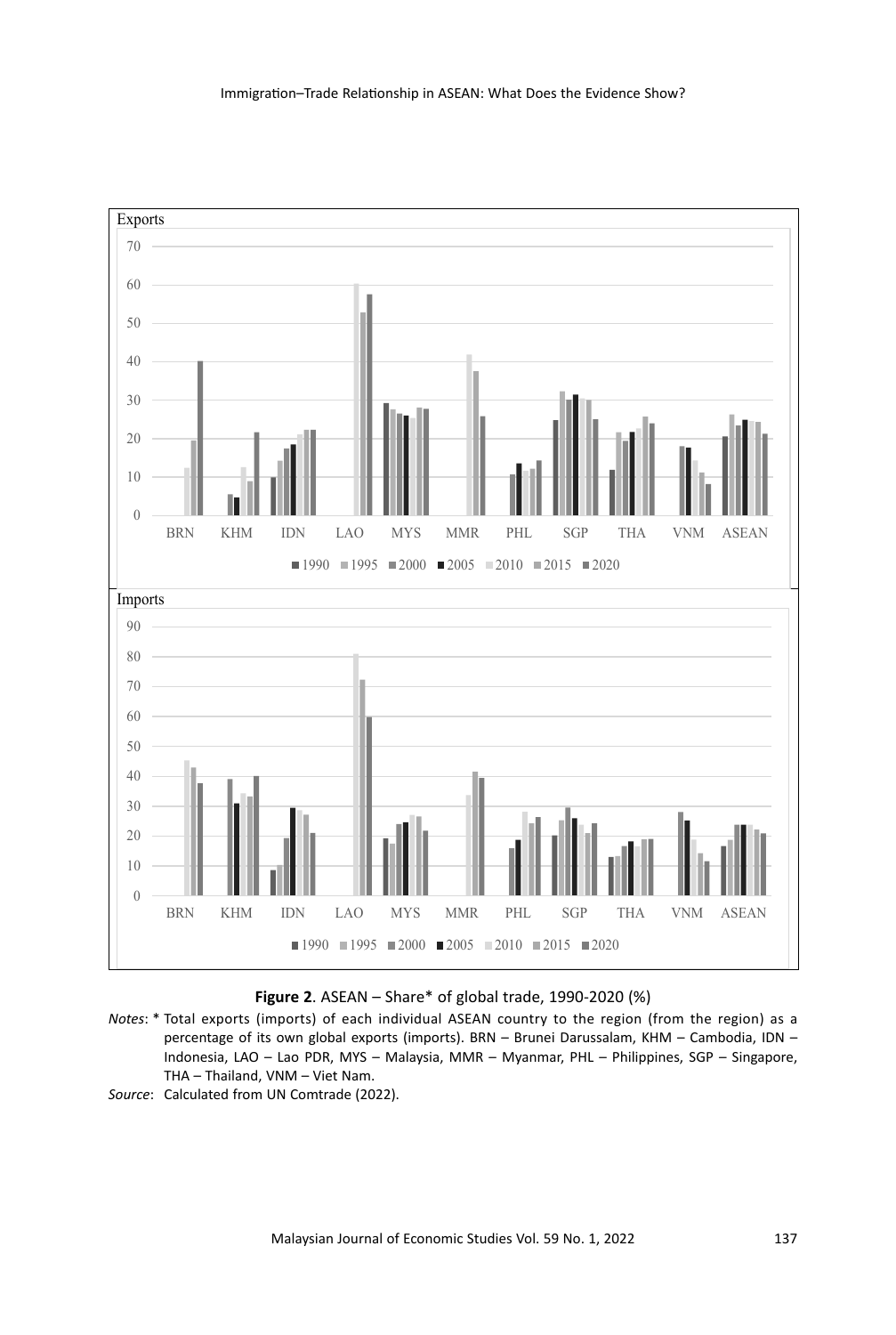|              |      |      |      | Exports        |      |      |      |
|--------------|------|------|------|----------------|------|------|------|
| <b>ASEAN</b> | 1990 | 1995 | 2000 | 2005           | 2010 | 2015 | 2020 |
| <b>BRN</b>   | 0.0  | 0.0  | 0.0  | 0.0            | 0.4  | 0.4  | 0.9  |
| <b>KHM</b>   | 0.0  | 0.0  | 0.1  | 0.1            | 0.3  | 0.3  | 1.3  |
| <b>IDN</b>   | 9.5  | 8.4  | 10.9 | 9.8            | 12.9 | 11.7 | 12.3 |
| <b>LAO</b>   | 0.0  | 0.0  | 0.0  | 0.0            | 0.4  | 0.5  | 1.0  |
| <b>MYS</b>   | 31.9 | 26.4 | 25.9 | 22.9           | 19.5 | 19.6 | 21.8 |
| <b>MMR</b>   | 0.0  | 0.0  | 0.0  | 0.0            | 1.6  | 1.5  | 1.5  |
| PHL          | 0.0  | 0.0  | 4.3  | 3.7            | 2.8  | 2.5  | 3.1  |
| SGP          | 48.4 | 49.4 | 41.8 | 44.8           | 40.9 | 37.5 | 31.5 |
| <b>THA</b>   | 10.2 | 15.8 | 13.6 | 14.8           | 16.9 | 19.2 | 18.6 |
| <b>VNM</b>   | 0.0  | 0.0  | 2.9  | 3.5            | 3.9  | 6.3  | 7.8  |
|              | 100  | 100  | 100  | 100            | 100  | 100  | 100  |
|              |      |      |      | <b>Imports</b> |      |      |      |
| <b>ASEAN</b> | 1990 | 1995 | 2000 | 2005           | 2010 | 2015 | 2020 |
| <b>BRN</b>   | 0.0  | 0.0  | 0.0  | 0.0            | 0.5  | 0.6  | 0.8  |
| <b>KHM</b>   | 0.0  | 0.0  | 0.6  | 0.6            | 0.7  | 1.5  | 2.9  |
| <b>IDN</b>   | 7.8  | 7.2  | 7.4  | 12.3           | 17.2 | 15.9 | 11.2 |
| <b>LAO</b>   | 0.0  | 0.0  | 0.0  | 0.0            | 0.7  | 1.1  | 1.1  |
| <b>MYS</b>   | 23.3 | 23.0 | 22.6 | 20.4           | 19.6 | 19.1 | 15.6 |
| <b>MMR</b>   | 0.0  | 0.0  | 0.0  | 0.0            | 0.7  | 2.9  | 2.7  |
| PHL          | 0.0  | 0.0  | 6.8  | 6.7            | 7.2  | 7.0  | 9.4  |
| SGP          | 50.9 | 53.7 | 45.7 | 37.7           | 32.9 | 26.5 | 30.0 |
| <b>THA</b>   | 18.0 | 16.1 | 11.8 | 15.6           | 13.4 | 15.7 | 14.9 |
| <b>VNM</b>   | 0.0  | 0.0  | 5.0  | 6.7            | 7.1  | 9.7  | 11.4 |
|              | 100  | 100  | 100  | 100            | 100  | 100  | 100  |

**Table 2**. ASEAN – Distribution of exports and imports, 1990-2020 (%)

*Notes*: \* Total exports (imports) of each ASEAN member as a percentage of total intra-ASEAN exports (imports). BRN – Brunei Darussalam, KHM – Cambodia, IDN – Indonesia, LAO – Lao PDR, MYS – Malaysia, MMR – Myanmar, PHL – Philippines, SGP – Singapore, THA – Thailand, VNM – Viet Nam. *Source*: Calculated from UN Comtrade (2022).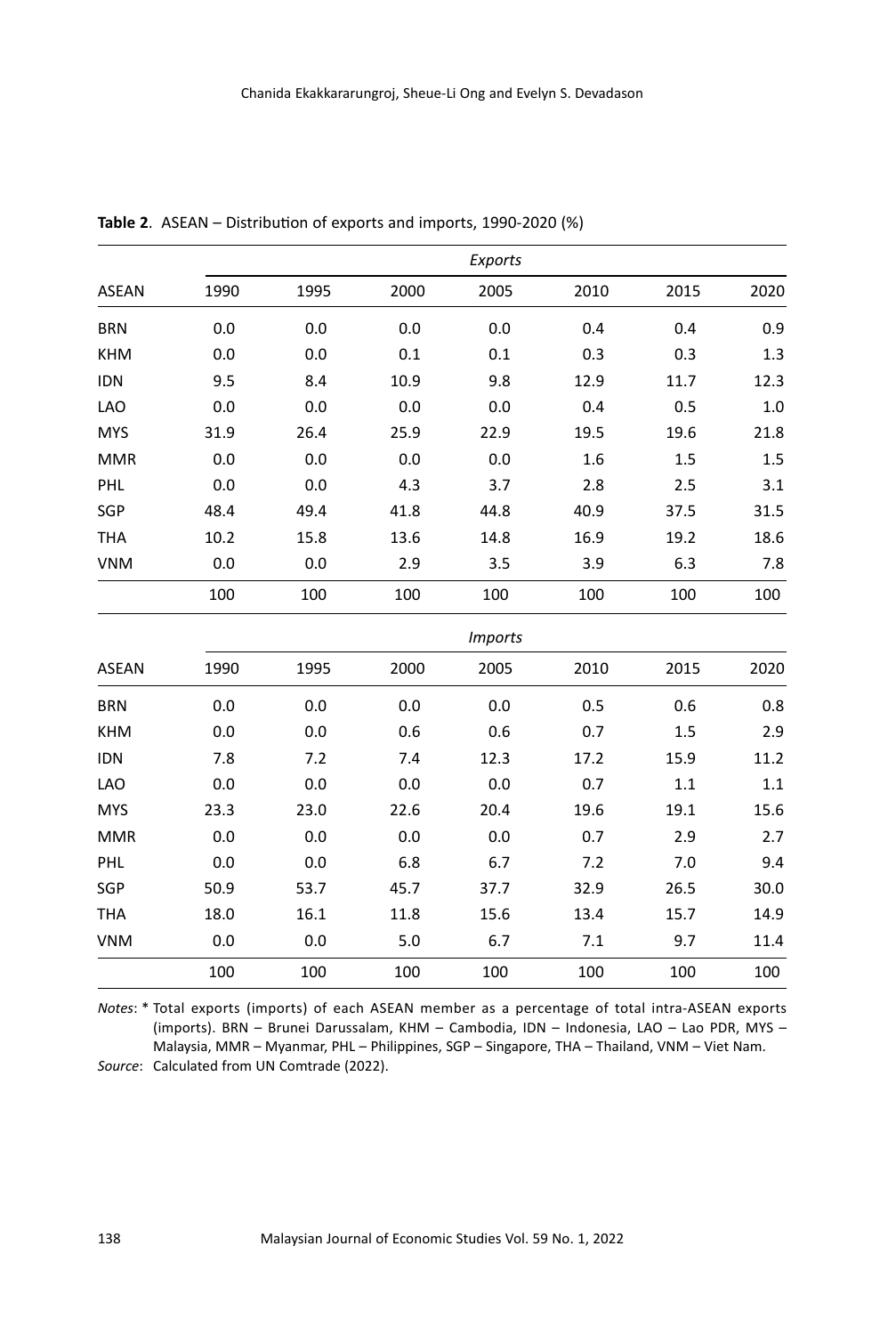

**Figure 3**. ASEAN – IIT indices, 2000-2020 (%)

*Notes*: The yearly IIT indices are calculated at the product (HS6-digit) level for each country-pair prior to aggregation for each AMS to the region. BRN – Brunei Darussalam, KHM – Cambodia, IDN – Indonesia, LAO – Lao PDR, MYS – Malaysia, MMR – Myanmar, PHL – Philippines, SGP – Singapore, THA – Thailand, VNM – Viet Nam.

*Source*: Calculated from UN Comtrade (2022).

Overall, intraregional mobility, intra-regional exports and intra-regional imports only accounted for slightly less than one-third of the region's global labour mobility, global exports and global imports, respectively. The patterns of intra-ASEAN mobility have changed somewhat between 1990 and 2020, namely with the expansion of the Greater Mekong Subregion (GMS) labour from Cambodia, Lao PDR and Myanmar to Thailand. This contrasts with the intraregional trade (exports, imports) patterns that did not see any dramatic shifts for the same period of review. Two stylised facts are observed from both the heterogeneous patterns of migrant and trade in individual AMS. First, the major recipients of ASEAN migrants are also the major trading nations within the region, and they are Malaysia, Singapore and Thailand. Second, Singapore and Malaysia, the two major migrant receiving countries from the region, are also the most highly engaged in IIT.

Looking at the data on the regional distribution of the stock of ASEAN immigrants and the concentration of intraregional and IIT trade shares, ASEAN seems to be a suitable case study for examining the immigrant–trade links.

# **4. Model Specification and Data**

## *4.1 The Gravity Model*

The gravity model, which has been used in a variety of international trade applications due to its empirically tractable framework, has also been employed in related studies on the migration-trade nexus. The basic model<sup>2</sup> assumes that bilateral trade flows are

 $2^2$  There are several variants and extensions of the gravity model.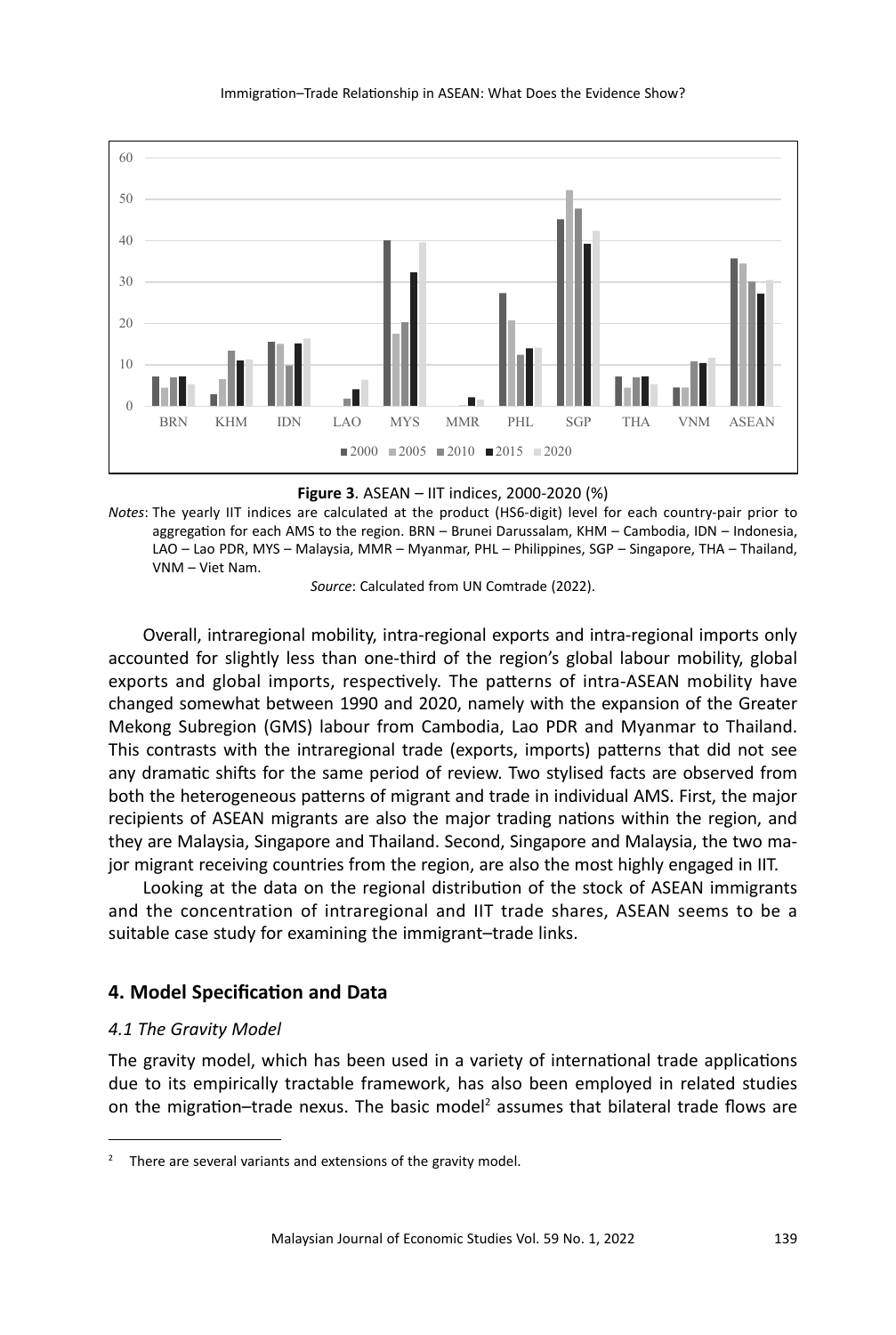a positive function of economic mass, measured as the product of two countries' gross domestic product (*GDP*), and a negative function of the geographical distance (*DST*) between the two.

The trade gravity model specification for investigating the immigration–trade nexus $3$ in ASEAN takes the following form:

$$
ln EX_{ijt} = \beta_0 + \beta_1 ln GDP_{it} + \beta_2 ln GDP_{jt} + \beta_3 lnDST_{ij} + \beta_4 lnPOP_{it} + \beta_5 ln POP_{jt} + \beta_6 lnER_{ijt} + \beta_7 lnMS_{jit} + \beta_8 lnDBR_{ij} + \beta_9 lnDCL_{ij} + \beta_0 lnDLL_{ij} + \alpha_i + \lambda_j + \gamma_t + \varepsilon_{ijt}
$$
 (1)

$$
\ln IM_{jit} = \beta_0 + \beta_1 \ln GDP_{it} + \beta_2 \ln GDP_{jt} + \beta_3 \ln DST_{ij} + \beta_4 \ln POP_{it} + \beta_5 \ln POP_{jt} + \beta_6 \ln ER_{ijt} + \beta_7 \ln MS_{jit} + \beta_8 \ln DBR_{ij} + \beta_9 \ln DCL_{ij} + \beta_0 \ln DLL_{ij} + \alpha_i + \lambda_j + \gamma_t + \varepsilon_{ijt}
$$
 (2)

$$
IIT_{ijt} = \beta_0 + \beta_1 ln GDP_{it} + \beta_2 ln GDP_{jt} + \beta_3 lnDST_{ij} + \beta_4 lnPOP_{it} + \beta_5 ln POP_{jt} + \beta_6 lnER_{ijt} + \beta_7 lnMS_{jit} + \beta_8 lnDBR_{ij} + \beta_9 lnDCL_{ij} + \beta_0 lnDLL_{ij} + \alpha_i + \lambda_j + \gamma_t + \varepsilon_{ijt}
$$
\n(3)

where *EX<sub>iit</sub>* is total exports from country *i* (reporter) to country *j* (partner) at time *t*; *lnIM<sub>jit</sub>* is total imports from country *j* to country *i*; *IIT<sub>ijt</sub>* is the intra-industry trade index between country *i* and *j*;  $GDP<sub>it</sub>$  and  $GDP<sub>it</sub>$  are GDPs of country *i* and country *j* respectively;  $DST_{ij}$  is distance between the capital cities of country *i* and country *j*, measured by using the weighted distance between the capital cities of countries *i* and *j*; *POP<sub>it</sub>* and *POP<sub>it</sub>* is total population of country *i* and country *j* respectively;  $ER_{ijt}$  is the bilateral exchange rate between country  $i$  and  $j$ .  $MS_{ijt}$  is the stock of migrants from country *j* in country *i*. *DBR* and *DCL* are dummy variables representing contiguous border and common language between country *i* and country *j*, respectively. *DLL* is a dummy variable indicating a landlocked economy for country *i* and/or country *j*.  $\alpha_i$  denotes exporter country effects,  $\lambda_j$  importer country effects,  $\gamma_t$  time effects and *εijt* is the error term. All variables (excluding the dummy variables) are expressed in logarithmic values.

The above equations follow from the standard gravity model with two core arguments, *GDP* and *DST*. The GDPs of both reporter and partner countries, a proxy for country size, are supposed to positively affect trade, and they are applied as two separate explanatory variables in equations (1) to (3) (see Gould, 1994; Kim & Lim, 2016). A large country is more likely to achieve economies of scale, increase exports and simultaneously possess the capacity to absorb imports. The next core argument, the *DST* variable, considers trade costs, namely transport costs (Egger, 2000), transaction costs (Bergstrand, 1985; Edmonds et al., 2008), information costs and timeliness in delivery (see also Rojid, 2006). Thus, the expectations are for *β*<sub>3</sub> < 0.

Population, a proxy for market size, was also added to the model as an explanatory variable based on economies of scale and specialisation through a greater division of labour. Having said that, population increases in the exporting country expands domestic demand and may have a negative influence on exports, while population increases in

<sup>&</sup>lt;sup>3</sup> The objective of this paper is not to confirm a causal relationship between trade and migrant stock. In the context of ASEAN, intraregional mobility is not based on the pre-existing trade relations between the AMS, making immigration exogenously determined (see also Hatzigeorgiou, 2010)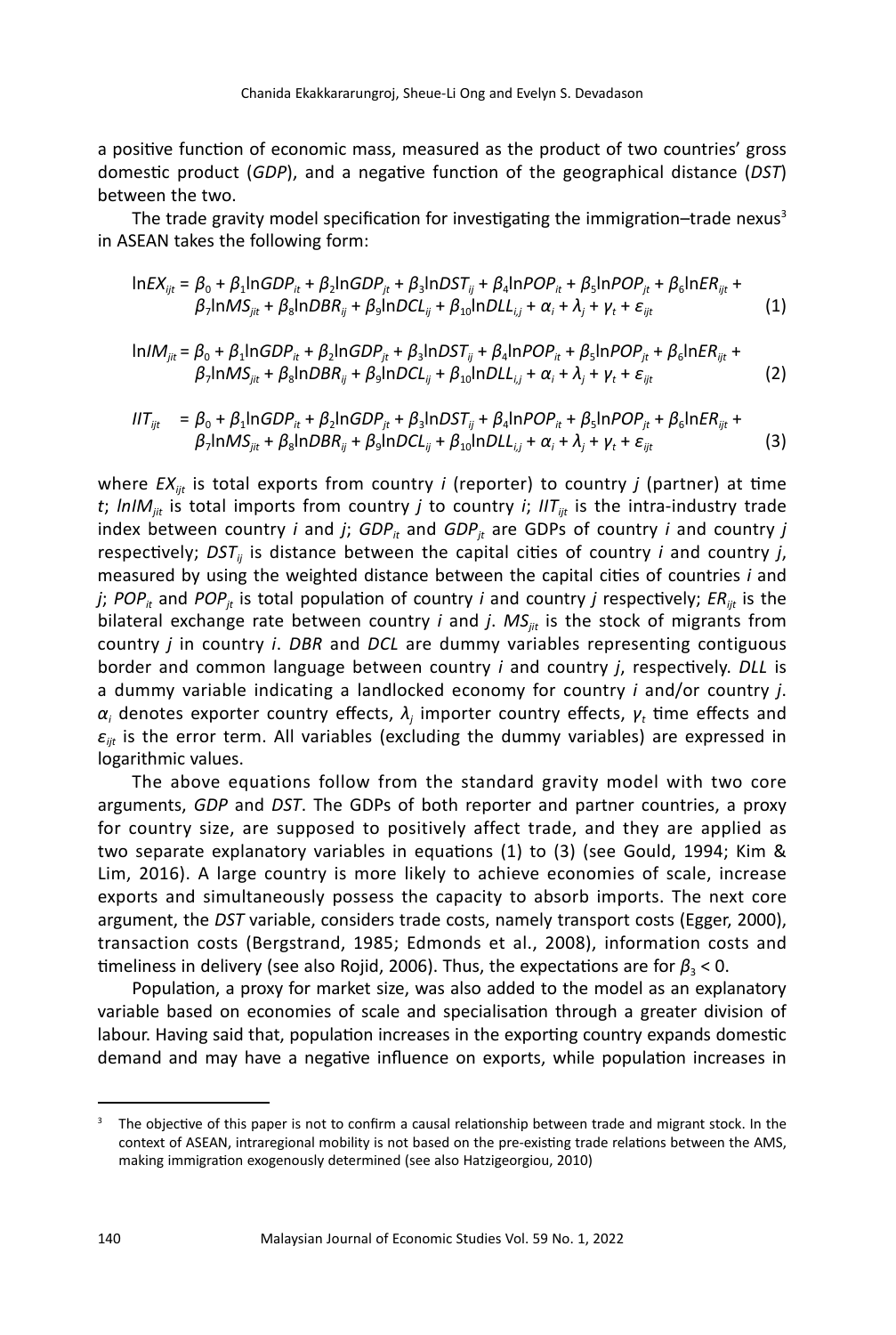the importing (partner) country magnifies potential demand in the destination market and increases exports. However, the dominance of the absorption effect could result in a negative sign for the population not just for the reporter country, as the partner country may lower its import demand with higher self-sufficiency (Cheng & Wall, 2005).

Other explanatory variables such as the exchange rate (Bergstrand, 1985) have also been considered in the gravity model. An increase in *ER* or a depreciation of the exchange rate would make goods cheaper relative to those of foreign partners, and thus encourage exports. Therefore, the coefficient for *ER* is expected to have a positive sign for equation (1). The opposite would hold in the case of imports.

Distance has been expanded from geographical distance to consider other factors that influence transactions costs, such as border trade (*DBR*), cultural affinity (common language: *DCL*) and landlocked (*DLL*) economies. For example, when two countries speak the same language, it makes communication easy and reduces transaction costs between them. The dummy variables for *CL* and *LL* take the value one if both trading partners share these common features and zero otherwise. *DLL* is another dummy, which takes the value of one for countries with no sea nor ocean access (only Lao PDR in the sample). Since landlocked economies cannot easily use ship transport for their goods, the expected sign for  $\beta_{10}$  is negative.

The key independent variable in the above equations is the ASEAN immigrant<sup>4</sup> stock (*MS*). It is expected that higher migrant stock in the host country increases bilateral exports to and imports from the home country of the immigrants (see Bandyopadhyay et al., 2008; Dunlevy, 2006; Herander & Saavedra, 2005; Jansen & Piermartini, 2009) by decreasing transactions costs between the two countries. According to Gould (1994) and Hatzigeorgiou (2010), the decrease in transaction costs is associated with obtaining foreign market information (politics, business culture, consumer preferences) and establishing trade relationships. Likewise, it is also expected that higher migrant stock expands trade complementarities through *IIT*.

# *4.2 Empirical Strategy*

The common fixed effects (FE) and random effects (RE) estimation techniques are employed for estimating intraregional exports, intraregional imports and IIT trade in the static<sup>5</sup> gravity model. The Hausman test is then employed to distinguish between the fixed and random effects. For purposes of comparison, the pooled ordinary least squares (OLS) method is also used, and the Breusch-Pagan (1980) Lagrange Multiplier (LM) test is employed to determine whether the RE Generalized Least Squares (GLS) is appropriate and the simple pooling can be rejected.

Given that zero trade values constitute 27.3% and 28.9% of the total number of observations in the dataset for intraregional exports and intraregional imports

<sup>&</sup>lt;sup>4</sup> We only consider legal immigrants as direct information on the stocks of immigrants with illegal status is not available.

We do not consider dynamic adjustments to trade flows as we are using time interval data. Egger et al. (2022) challenged the practice of estimating a dynamic gravity equation that uses time-interval data as it may lead to biased estimates of the short- and long-run magnitudes of the estimates.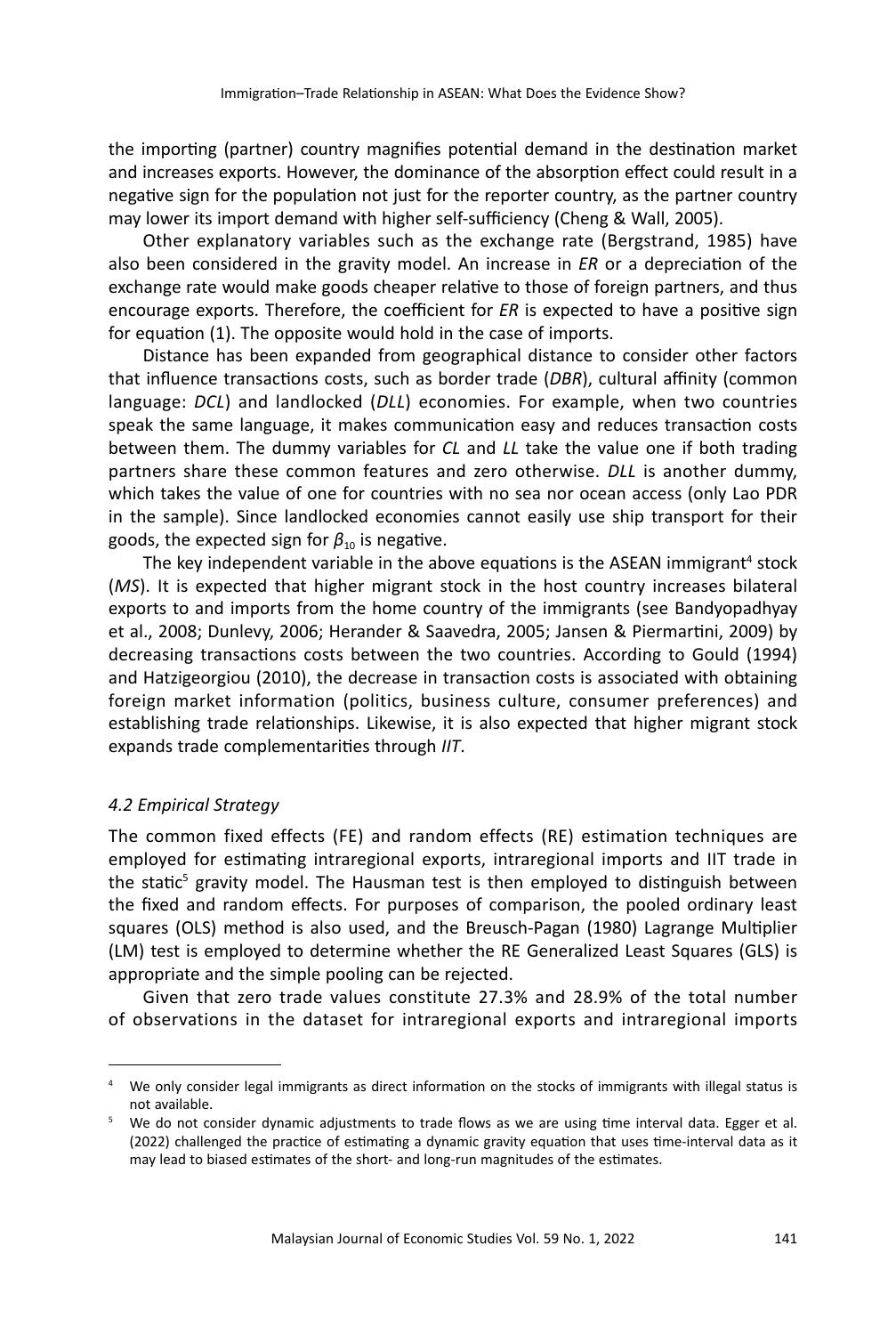respectively, the Poisson-Pseudo Maximum Likelihood (PPML)<sup>6</sup> method is also fitted to the gravity model. The PPML estimator is employed, in this case, to avoid the problem of sample selection bias arising from the exclusion of zero bilateral trade observations. Burger et al. (2009) and Santos Silva and Tenreyro (2006) confirmed that in the presence of heteroskedasticity and (excessive) zero trade values, the PPML estimator provides a viable alternative to the standard log normal specification of the gravity trade model and is considered a robust approach.

For all estimations, we apply a three-way model to a panel of 10 ASEAN countries for the 1990 to 2020 (five-year interval) period. The three-way model, that is the inclusion of exporting country, importing country and time effects, is suitable since the focus of the study is on the specific effect of bilateral migrant stock on bilateral trade.

#### *4.3 Data Description*

Panel data<sup>7</sup> is employed in this study with two different datasets: (i) Trade flows for the 1990 to 2020<sup>8</sup> (five-year interval) period for equations (1) and (2), and (ii) IIT indices for the 2000 to 2020 (five-year interval) period for equation (3). The data for the panel estimations are compiled consistently for 90 bilateral trade pairs within ASEAN, comprising 630 observations (90 country-pairs x 7 years).

Data on exports and imports are sourced from the UN Commodity Trade Database (UN Comtrade, 2020). The yearly *IIT* indices are computed at the detailed productlevel *k* (HS6-digit) data (sourced from UN Comtrade, 2020) and then aggregated for all *n* products for each country-pair (*i* and *j*) based on the aggregate Grubel-Lloyd (AGL, 1975) index, as shown below:

$$
IIT_{ijt} = \left[ \sum_{k=1}^{n} \left( X_{ijt} + M_{ijt} \right) - \sum_{k=1}^{n} \left| X_{ijt} - M_{ijt} \right| \right] / \sum_{k=1}^{n} \left( X_{ijt} + M_{ijt} \right)
$$

where IIT index is expressed in percentage,  $0 \leq I/T_{ii} \leq 100$ . The closer the value of the index to 100, the greater the *IIT*, and the closer the value to 0, the greater the interindustry trade (IT).

Data on GDP (constant 2015, USD), *ER* (local currency per USD) and population are retrieved from the *World Development Indicators* of the World Bank (2020). Distance between AMS is measured in kilometres by using the weighted distance between capitals of the member countries, while dummies for contiguous border (*DBR*), official language (*DCL*) and landlocked economies (*DLL*) are collected from data provided by the Centre d'Etudes Prospectives et d'Informations Internationales (CEPII, 2020).

<sup>&</sup>lt;sup>6</sup> The PPML method, widely used in the international trade and migration literature to estimate the gravity equation, requires count data (levels of trade as the dependent variable), thereby avoiding any loss of information contained in the data due to zero trade observations.

 $7$  Panel data is considered appropriate for this study to ensure that the impact of immigrants is not overestimated.

<sup>&</sup>lt;sup>8</sup> The study is based on a five-year interval, 1990, 1995, 2000, 2005, 2010, 2015 and 2020 (latest), as it is governed by data availability from the United Nations (UN Comtrade, 2020).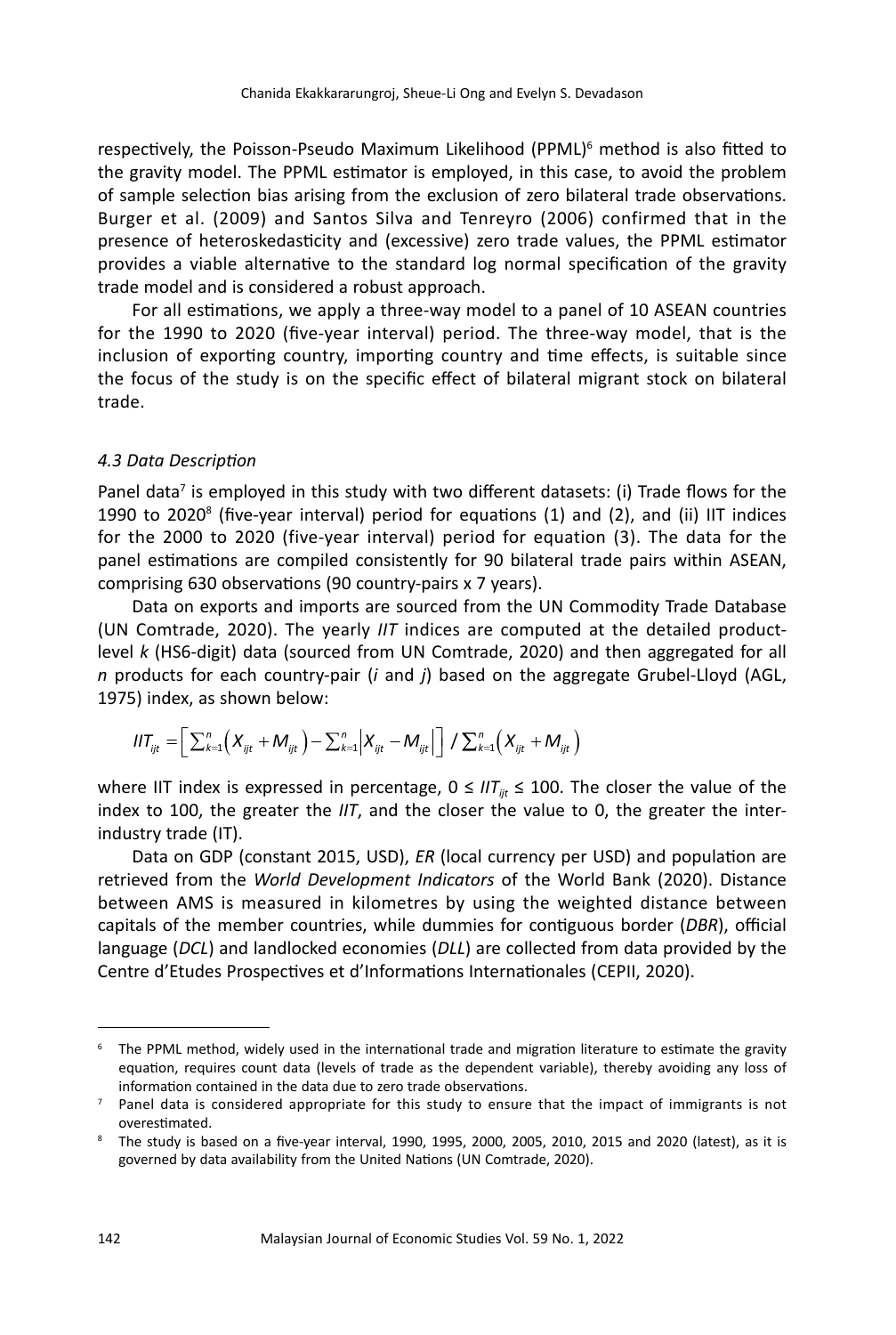Data on the total bilateral migrant stock (by destination and origin) is sourced from the *International Migrant Stock 2020* of the UN Population Division of the Department of Economic and Social Affairs database (2020). The measure of migrant stock (*MSjit*) refers to the stock of migrants *j* in country *i* in year *t*. The shortcomings of the UN database are that the stock of migrant data is only available for 5-year intervals and there is no breakdown of the migrant stock by destination and origin based on skill levels (occupational categories), which limits the sample size and the empirical analysis to an aggregate level.

The descriptive statistics and correlation matrix for both data sets are presented in Tables 3a and 3b, and Tables 4a and 4b respectively. As the absolute correlation coefficients are all less than 0.65 and 0.67 in Tables 4a and 4b respectively, it can be concluded that multicollinearity is not present.

| Variable           | Observations | Mean   | Std. dev. | Min      | Max    |
|--------------------|--------------|--------|-----------|----------|--------|
| $lnEX_{ii}$        | 458          | 19.079 | 3.475     | 3.584    | 24.470 |
| $lnIM_{ii}$        | 448          | 18.909 | 3.598     | 5.489    | 24.454 |
| InGDP <sub>i</sub> | 630          | 24.923 | 1.593     | 21.730   | 27.658 |
| InGDP <sub>i</sub> | 630          | 24.923 | 1.593     | 21.730   | 27.658 |
| $lnDST_{ii}$       | 630          | 7.257  | 0.471     | 6.226    | 7.982  |
| InPOP <sub>i</sub> | 630          | 16.840 | 1.814     | 12.464   | 19.427 |
| InPOP <sub>i</sub> | 630          | 16.840 | 1.814     | 12.464   | 19.427 |
| $InER_{ii}$        | 630          | 0.000  | 5.255     | $-9.730$ | 9.730  |
| $ImMS_{ii}$        | 406          | 8.220  | 2.595     | 2.485    | 14.430 |
|                    |              |        |           |          |        |

**Table 3a**. Descriptive statistics (first dataset: 1990-2020)

**Table 3b**. Descriptive statistics (second dataset: 2000-2020)

| Variable           | Observations | Mean   | Std. dev. | Min      | Max    |
|--------------------|--------------|--------|-----------|----------|--------|
| $InIIT_{ij}$       | 391          | 1.004  | 1.886     | $-5.473$ | 4.327  |
| InGDP <sub>i</sub> | 450          | 25.179 | 1.530     | 22.329   | 27.658 |
| InGDP <sub>i</sub> | 450          | 25.179 | 1.530     | 22.329   | 27.658 |
| $InDST_{ij}$       | 450          | 7.257  | 0.472     | 6.226    | 7.982  |
| InPOP <sub>i</sub> | 450          | 16.923 | 1.797     | 12.716   | 19.427 |
| InPOP <sub>i</sub> | 450          | 16.923 | 1.797     | 12.716   | 19.427 |
| $InER_{ij}$        | 450          | 0.000  | 5.497     | $-9.730$ | 9.730  |
| $ImMS_{ii}$        | 290          | 8.364  | 2.632     | 3.638    | 14.430 |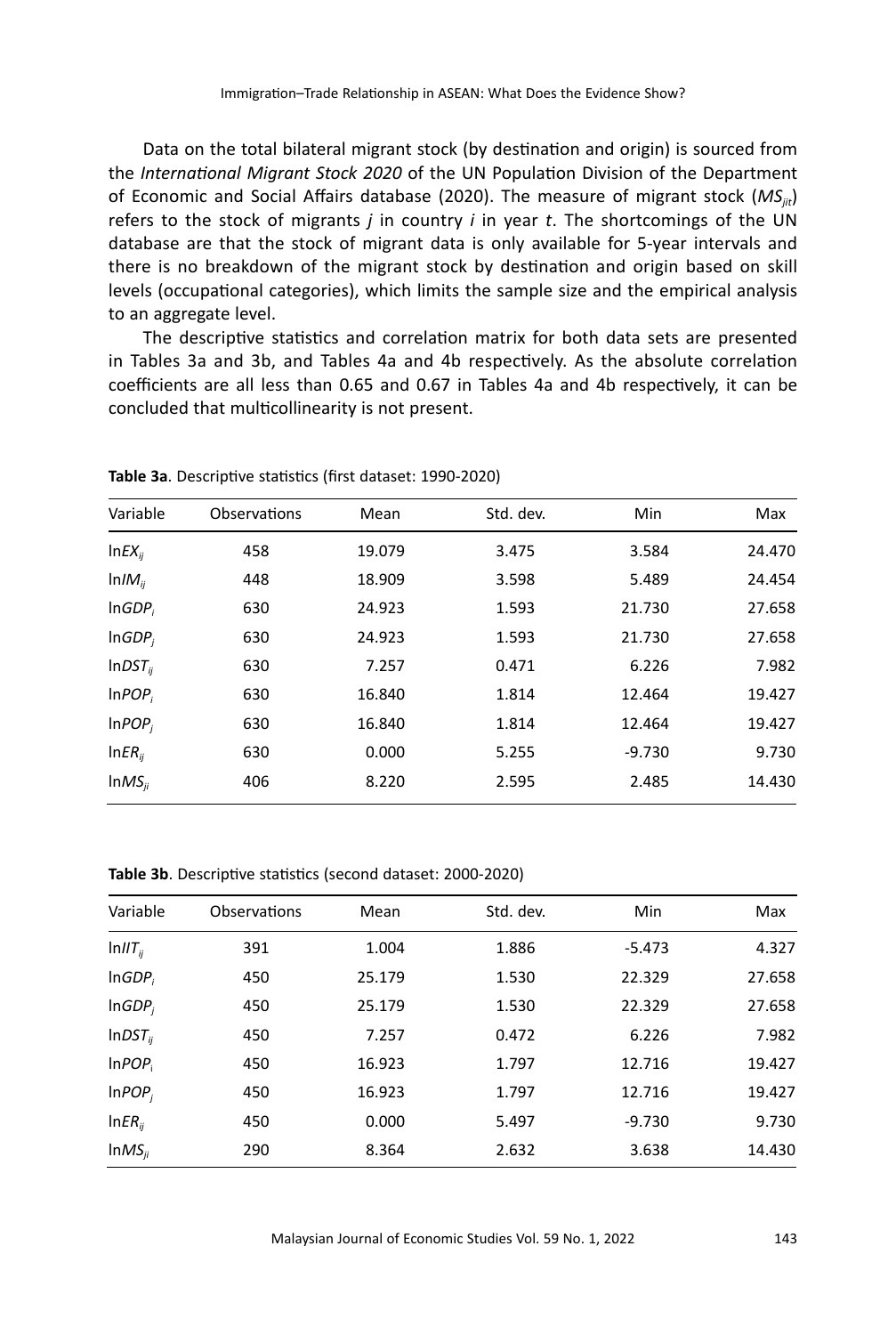|                    | $lnEX_{ii}$ | $lnIM_{ii}$ | InGDP <sub>i</sub> | InGDP <sub>i</sub> | $lnDST_{ii}$ | InPOP <sub>i</sub> | InPOP <sub>i</sub> | $InER_{ii}$ | $InMS_{ii}$ |
|--------------------|-------------|-------------|--------------------|--------------------|--------------|--------------------|--------------------|-------------|-------------|
| $lnEX_{ii}$        | 1           |             |                    |                    |              |                    |                    |             |             |
| $lnIM_{ii}$        | 0.863       | 1           |                    |                    |              |                    |                    |             |             |
| InGDP <sub>i</sub> | 0.540       | 0.388       | 1                  |                    |              |                    |                    |             |             |
| InGDP <sub>i</sub> | 0.450       | 0.615       | $-0.120$           | 1                  |              |                    |                    |             |             |
| $lnDST_{ii}$       | $-0.162$    | $-0.154$    | 0.215              | 0.138              | 1            |                    |                    |             |             |
| InPOP <sub>i</sub> | 0.190       | 0.147       | 0.649              | $-0.101$           | 0.175        | 1                  |                    |             |             |
| InPOP <sub>i</sub> | 0.231       | 0.324       | $-0.085$           | 0.639              | 0.158        | $-0.100$           | 1                  |             |             |
| $InER_{ii}$        | $-0.062$    | $-0.002$    | $-0.077$           | 0.077              | 0.027        | 0.404              | $-0.332$           | 1           |             |
| $ImMS_{ii}$        | 0.411       | 0.323       | 0.206              | $-0.032$           | $-0.461$     | $-0.201$           | 0.137              | $-0.410$    | 1           |
|                    |             |             |                    |                    |              |                    |                    |             |             |

**Table 4a**. Correlation matrix (first dataset: 1990-2020)

**Table 4b**. Correlation matrix (second dataset: 2000-2020)

|                            | ln <i>III</i> <sub>ii</sub> | InGDP <sub>i</sub> | InGDP <sub>i</sub> | $lnDST_{ii}$ | InPOP <sub>i</sub> | InPOP <sub>i</sub> | $InER_{ii}$ | $ImMS_{ii}$ |
|----------------------------|-----------------------------|--------------------|--------------------|--------------|--------------------|--------------------|-------------|-------------|
| $ln \left  T_{ii} \right $ | 1                           |                    |                    |              |                    |                    |             |             |
| InGDP <sub>i</sub>         | 0.302                       | 1                  |                    |              |                    |                    |             |             |
| InGDP <sub>i</sub>         | 0.482                       | $-0.009$           | 1                  |              |                    |                    |             |             |
| $lnDST_{ii}$               | 0.025                       | 0.256              | 0.311              | 1            |                    |                    |             |             |
| InPOP <sub>i</sub>         | 0.084                       | 0.671              | $-0.190$           | 0.208        | 1                  |                    |             |             |
| InPOP <sub>i</sub>         | 0.143                       | $-0.082$           | 0.600              | 0.273        | $-0.167$           | 1                  |             |             |
| $InER_{ij}$                | 0.048                       | $-0.137$           | 0.070              | $-0.025$     | 0.294              | $-0.316$           | 1           |             |
| $ImMS_{ii}$                | 0.159                       | 0.225              | 0.032              | $-0.446$     | $-0.199$           | 0.161              | $-0.402$    | 1           |
|                            |                             |                    |                    |              |                    |                    |             |             |

#### **5. Results and Discussion**

### *5.1 Fixed Effects and Random Effects Estimations*

The results of the unbalanced panel of the gravity model for the pooled OLS, FE and RE are presented in Table 5. They include exporter and importer specific fixed effects (see Anderson & van Wincoop, 2003) and year dummies. The Breusch-Pagan LM statistics are overwhelmingly significant and support the appropriateness of the RE GLS model for all specifications. The FE model is found to be consistent for all specifications. Since the FE estimator drops all the time invariant explanatory variables (*DST*, *DBR*, *DCL* and *DLL*) from the model, the RE estimation results are reported for all three specifications to identify the effects of these variables that are theoretically relevant.

Most of the coefficients bear the expected signs for all specifications. Economic size (*GDP<sub>i</sub>* and *GDP<sub>i</sub>*) and distance (*DST<sub>ij</sub>*) are found to have a positive and negative effect respectively on trade (exports and imports) and for shaping trade flows (*IITij*). The impact of the economic size of the reporter country relative to the partner country is significant and larger for trade (exports, imports) based on the FE model.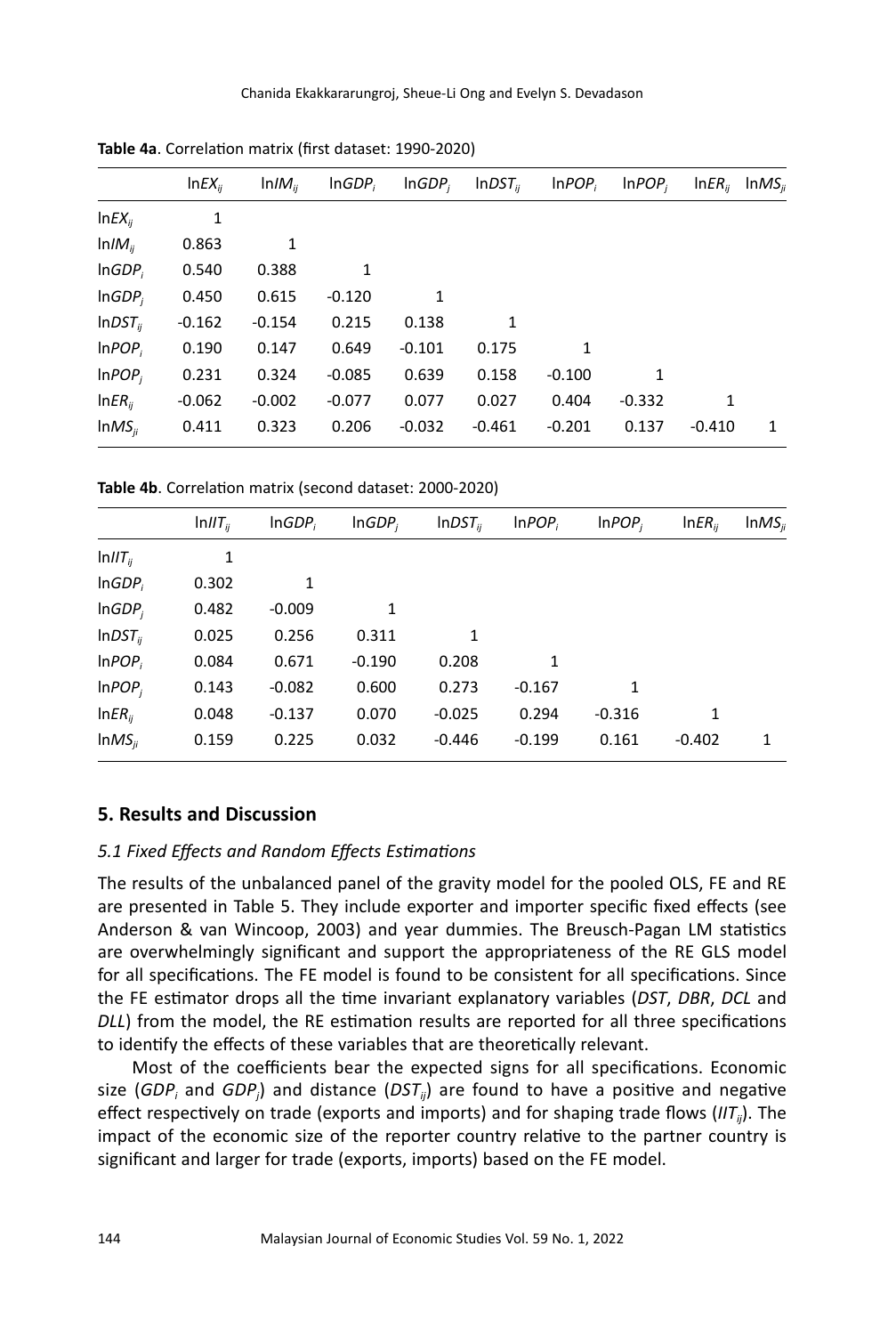Table 5. Pooled OLS, fixed effects and random effects estimates of gravity model **Table 5**. Pooled OLS, fixed effects and random effects estimates of gravity model

|                                                                                                                                   |             |                     |                          |             | Dependent variables      |                                    |             |                           |                          |
|-----------------------------------------------------------------------------------------------------------------------------------|-------------|---------------------|--------------------------|-------------|--------------------------|------------------------------------|-------------|---------------------------|--------------------------|
|                                                                                                                                   |             | $(1)$ In $E X_{ii}$ |                          |             | $(2)$ In/M <sub>ii</sub> |                                    |             | $(3)$ In/IT <sub>ii</sub> |                          |
| Variables                                                                                                                         | SIO         | 뿐                   | 뿑                        | SIO         | 뿐                        | 띭                                  | SIO         | 뿐                         | 분                        |
| $InGDP_i$                                                                                                                         | $1.722***$  | $1.828**$           | $1.704***$               | $1.060***$  | $1.741***$               | $1.536***$                         | $0.677***$  | 0.806                     | $0.555***$               |
|                                                                                                                                   | (0.103)     | (0.741)             | (0.216)                  | (0.110)     | (0.701)                  | (0.273)                            | (0.101)     | (0.554)                   | (0.160)                  |
| $InGDP_j$                                                                                                                         | $1.325***$  | 0.317               | $1.372***$               | $1.725***$  | 0.515                    | $1.437***$                         | $0.896***$  | 0.864                     | $0.813***$               |
|                                                                                                                                   | (0.102)     | (0.539)             | (0.222)                  | (0.088)     | (0.702)                  | (0.266)                            | (0.082)     | (0.531)                   | (0.114)                  |
| $InDST_{ij}$                                                                                                                      | $-1.075***$ |                     | $-1.325***$              | $-1.560***$ |                          | $-2.108***$                        | $-0.961***$ |                           | $-0.734**$               |
|                                                                                                                                   | (0.228)     |                     | (0.390)                  | (0.257)     |                          | (0.525)                            | (0.224)     |                           | (0.365)                  |
| $InPOP_i$                                                                                                                         | $0.644***$  | $-3.801*$           | $-0.620***$              | $-0.121$    | $-1.956$                 | $-0.417**$                         | $-0.108$    | $3.299***$                | $-0.023$                 |
|                                                                                                                                   | (0.091)     | (2.103)             | (0.172)                  | (0.105)     | (1.378)                  | (0.199)                            | (0.106)     | (1.388)                   | (0.186)                  |
| $InPOP_j$                                                                                                                         | $-0.258**$  | 0.515               | $-0.265$                 | $-0.234*$   | $-2.322*$                | 0.058                              | $-0.030$    | $-3.287*$                 | 0.055                    |
|                                                                                                                                   | (0.109)     | (2.035)             | (0.227)                  | (0.132)     | (1.346)                  | (0.337)                            | (0.096)     | (1.824)                   | (0.178)                  |
| $ln \mathsf{ER}_{ij}$                                                                                                             | $0.045**$   | $0.245**$           | 0.024                    | $-0.004$    | $-0.002$                 | $-0.030$                           | 0.004       | 0.067                     | 0.011                    |
|                                                                                                                                   | (0.022)     | (0.122)             | (0.048)                  | (0.026)     | (0.104)                  | (0.047)                            | (0.019)     | (0.065)                   | (0.022)                  |
| $ImMS_{ji}$                                                                                                                       | $0.126***$  | $-0.048$            | 0.001                    | $-0.117***$ | $0.235***$               | $-0.138$                           | $-0.122***$ | $-0.151$                  | $-0.052$                 |
|                                                                                                                                   | (0.040)     | (0.125)             | (0.072)                  | (0.043)     | (0.102)                  | (0.088)                            | (0.046)     | (0.122)                   | (0.061)                  |
| DBR <sub>ij</sub>                                                                                                                 | $0.801***$  |                     | $1.181***$               | 0.332       |                          | 0.882                              | 0.311       |                           | 0.251                    |
|                                                                                                                                   | (0.207)     |                     | (0.488)                  | (0.231)     |                          | (0.551)                            | (0.191)     |                           | (0.288)                  |
| $_{\sigma\alpha_{\scriptscriptstyle ij}}$                                                                                         | $-0.155$    |                     | $-0.185$                 | 0.284       |                          | 0.459                              | $1.154***$  |                           | $1.202**$                |
|                                                                                                                                   | (0.285)     |                     | (0.494)                  | (0.299)     |                          | (0.681)                            | (0.269)     |                           | (0.535)                  |
| ויך<br>מדו                                                                                                                        | 0.010       |                     | $-0.286$                 | $-0.494$    |                          | $-1.393$                           | $0.974***$  |                           | 0.745                    |
|                                                                                                                                   | (0.421)     |                     | (0.805)                  | (0.567)     |                          | (1.050)                            | (0.354)     |                           | (0.455)                  |
| Year dummies                                                                                                                      | Yes         | Yes                 | Yes                      | Yes         | Yes                      | Yes                                | Yes         | yes                       | Yes                      |
| Exporter fixed effects                                                                                                            | Yes         | Yes                 | Yes                      | Yes         | Yes                      | Yes                                | Yes         | Yes                       | Yes                      |
| Importer fixed effects                                                                                                            | Yes         | Yes                 | Yes                      | Yes         | Yes                      | Yes                                | Yes         | Yes                       | Yes                      |
| Breusch-Pagan LM test                                                                                                             |             |                     | $= 127.11$<br>℀          |             |                          | $= 156.89$<br>$\tilde{\mathbf{x}}$ |             |                           | $= 60.59$<br>⊁           |
|                                                                                                                                   |             |                     | (0.000)                  |             |                          | (0.000)                            |             |                           | (0.000)                  |
| Hausman test                                                                                                                      |             |                     | $\chi^2$ = 26.56 (0.009) |             |                          | $\chi^2 = 27.36(0.007)$            |             |                           | $\chi^2 = 22.92 (0.011)$ |
| No. of observations                                                                                                               | 322         | 322                 | 322                      | 317         | 317                      | 317                                | 272         | 272                       | 272                      |
| No. of groups                                                                                                                     |             | 58                  | 58                       |             | 58                       | 58                                 |             | 58                        | 58                       |
| R-squared                                                                                                                         | 0.825       | 0.679               | 0.814                    | 0.782       | 0.672                    | 0.754                              | 0.528       | 0.090                     | 0.519                    |
| Notes: Robust standard errors are reported in parentheses. ***, ** and * denote significance at the 1%, 5% and 10%, respectively. |             |                     |                          |             |                          |                                    |             |                           |                          |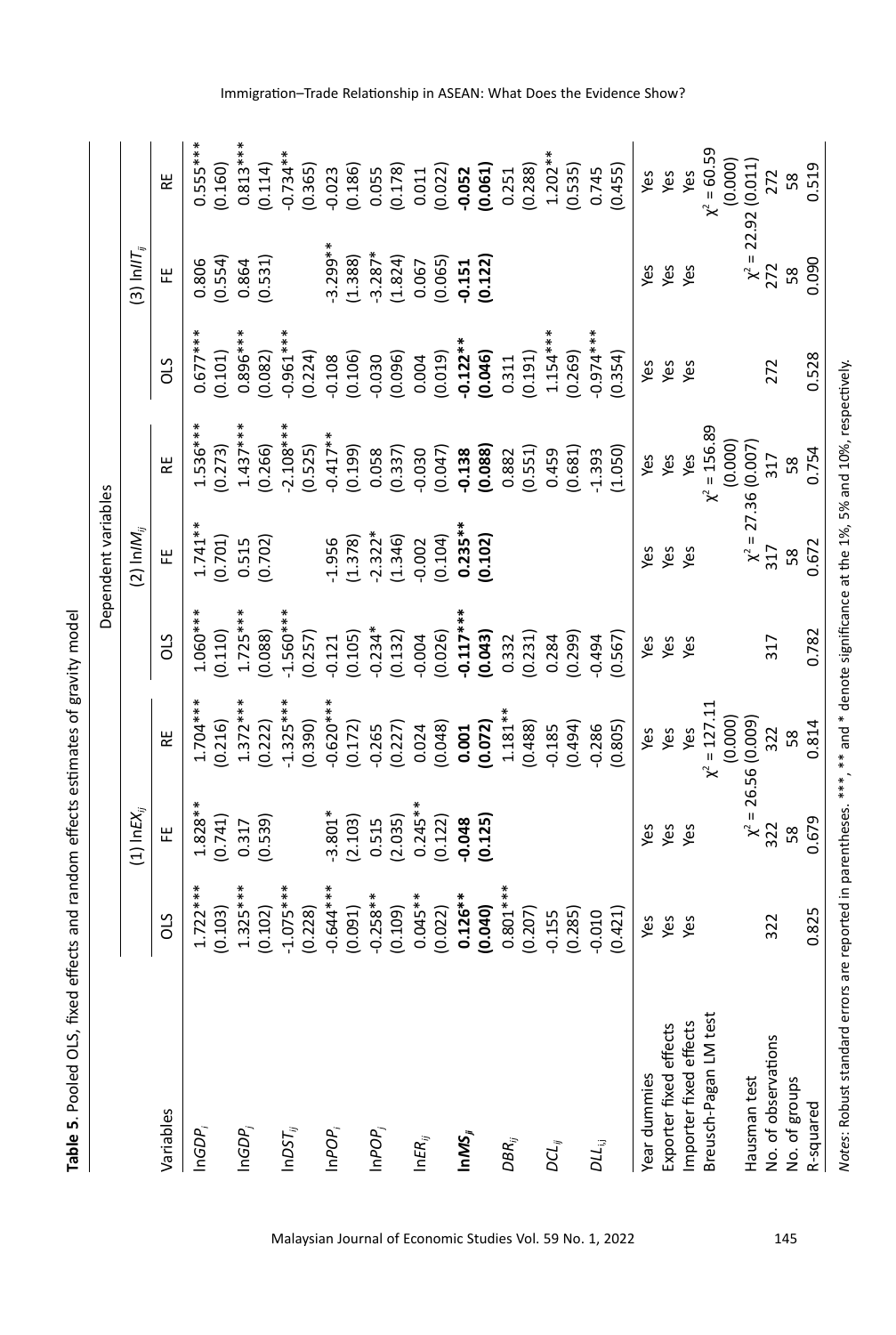An increase in population of the home country reduces bilateral exports and IIT. According to the estimation results, a depreciation of the exchange rate significantly matters for exports [FE model for specification (1)] at the 5% level of significance. The evidence suggests that the changes in the exchange rates, though significant for exports, do not have the potentials to disrupt imports and complimentary trade relationships within the region.

Concerning the focus of the paper, there is limited evidence on the immigrant impacts of trade. From the FE model for specification (2), the stock of migrants is only significant for intraregional imports, that is, a 1% increase in the stock of migrants induces imports to increase by 0.24%. Conversely, the stock of migrants is found to be negative, albeit insignificant, for both exports and IIT. The result is not surprising since most of the ASEAN migrants are unskilled, which reduces the possibilities of creating networks between the home and host countries. Trade creation generally follows skilled or business migrants. Based on the 2017 (latest) *International Labour Migration Statistics (ILMS) Database in ASEAN*, 74.8% of the ASEAN migrant stock in the region was employed as plant/machine operators and assemblers and in other elementary occupations (ILMS, 2020). The unskilled guest workers (temporary) are less integrated into the labour markets of the host countries and therefore less likely to have a significant impact on exports. The ineffective export-inducing impacts of migrants in ASEAN is also plausible given that a sizeable unskilled migrant community has already been established in the region over the years. Though ASEAN unskilled mobility is of the temporary and nonfamily migration channel, the continued reliance on migrants by the major receiving countries in the region have made them a perpetual feature of those economies. Genc (2014) forwarded the case where immigrant increases can become ineffective or negative beyond a certain level if the stimulating trade effects of immigrants are subject to decreasing returns.

Finally, while border effects matter for intra-regional exports, common language is found to be significant for *IIT* at the 5% significance level. As expected, the landlocked issue discourages trade, particularly *IIT*.

## *5.2 Alternative Method*

The results of the PPML gravity model are presented in Table 6. Importantly, the p-values of the heteroscedasticity-robust Ramsey (1969) RESET test reveal that the null hypotheses cannot be rejected at the 5% significance level in Table 6. This points to the appropriateness of the PPML for our dataset.

The PPML results are overall robust to the FE and RE methods.<sup>9</sup> The key variable of interest, ln*MSji*, remains positive and significant for specification (2) of the PPML estimation, thereby confirming the pro-import immigrant effect [hypotheses (2)] in

<sup>9</sup> Worth noting here is that there are various estimation techniques that accommodate zero trade values using Monte Carlo simulations, such as zero inflated models, sample selection models, feasible generalized least square and Tobit model, but the choice of the most appropriate estimation is contingent on the dataset, in this case, the use of interval data, the small sample size and the presence of zero trade observations.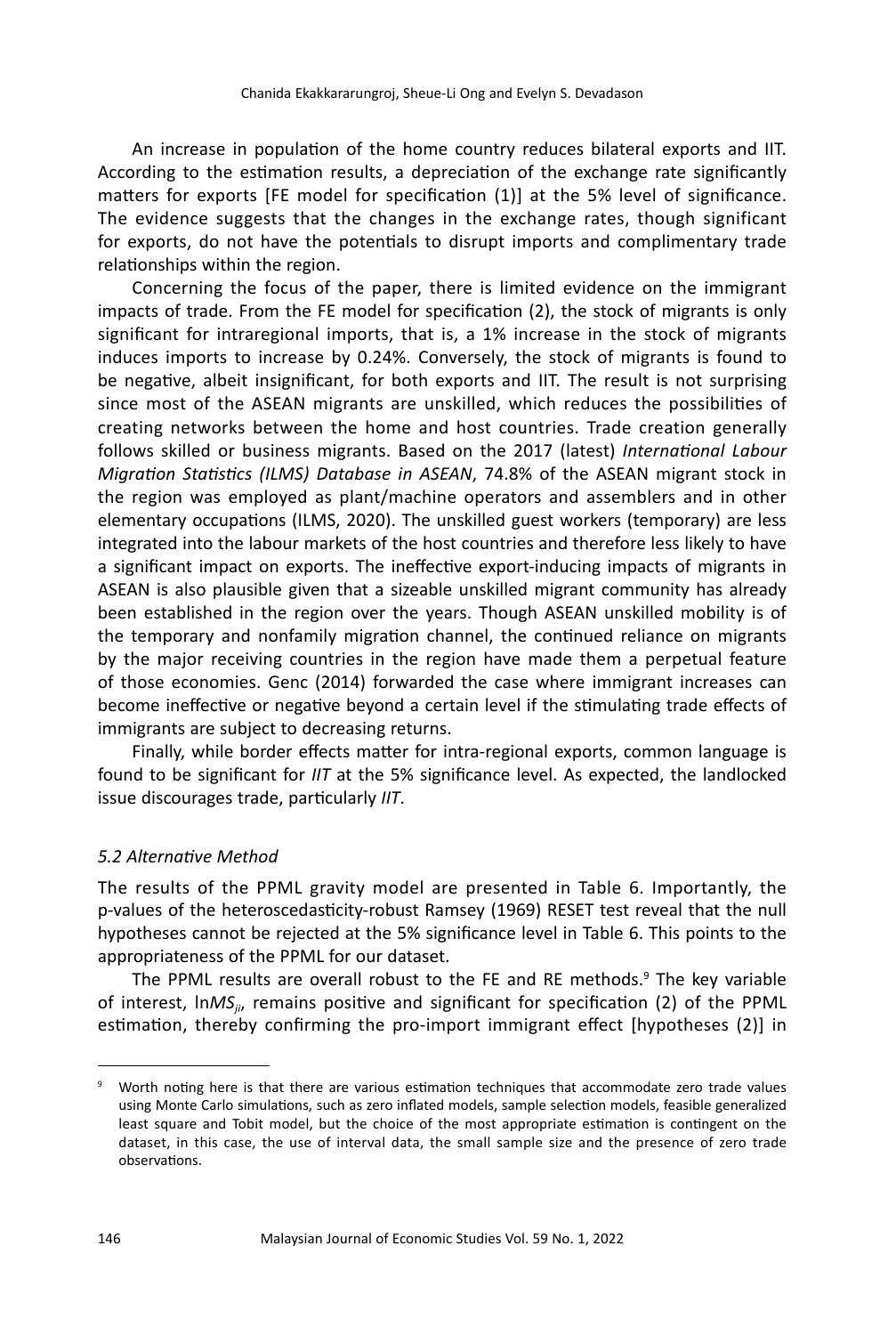|                               | Dependent variables |                      |                  |  |  |  |
|-------------------------------|---------------------|----------------------|------------------|--|--|--|
| Variables                     | $(1)$ $EX_{ij}$     | (2) IM <sub>ij</sub> | $(3)$ $III_{ij}$ |  |  |  |
| InGDP <sub>i</sub>            | $1.446***$          | $1.084***$           | $0.579***$       |  |  |  |
|                               | (0.063)             | (0.060)              | (0.117)          |  |  |  |
| InGDP <sub>i</sub>            | $0.910***$          | $1.188***$           | $0.493***$       |  |  |  |
|                               | (0.064)             | (0.052)              | (0.081)          |  |  |  |
| $lnDST_{ii}$                  | $-1.129***$         | $-0.647***$          | $-0.377**$       |  |  |  |
|                               | (0.114)             | (0.100)              | (0.180)          |  |  |  |
| InPOP <sub>i</sub>            | $-0.441***$         | $-0.314***$          | $-0.284***$      |  |  |  |
|                               | (0.037)             | (0.038)              | (0.092)          |  |  |  |
| InPOP <sub>i</sub>            | $-0.238***$         | $-0.221***$          | $-0.078$         |  |  |  |
|                               | (0.039)             | (0.040)              | (0.066)          |  |  |  |
| $InER_{ii}$                   | $0.019**$           | $-0.034***$          | 0.001            |  |  |  |
|                               | (0.009)             | (0.010)              | (0.016)          |  |  |  |
| $lnMS_{ii}$                   | $-0.039*$           | $0.070***$           | $-0.074*$        |  |  |  |
|                               | (0.022)             | (0.020)              | (0.043)          |  |  |  |
| $DBR_{ii}$                    | $0.238***$          | $0.390***$           | $0.269*$         |  |  |  |
|                               | (0.077)             | (0.078)              | (0.149)          |  |  |  |
| $DCL_{ij}$                    | $0.181**$           | $0.232**$            | $0.495**$        |  |  |  |
|                               | $-0.092$            | (0.096)              | (0.180)          |  |  |  |
| $DLL_{i,j}$                   | $-0.450**$          | $-0.621***$          | $-0.213$         |  |  |  |
|                               | (0.251)             | (0.230)              | (0.430)          |  |  |  |
| Year dummies                  | Yes                 | Yes                  | Yes              |  |  |  |
| <b>Exporter fixed effects</b> | Yes                 | Yes                  | Yes              |  |  |  |
| Importer fixed effects        | Yes                 | Yes                  | Yes              |  |  |  |
| RESET (p-value)               | 0.591               | 0.674                | 0.575            |  |  |  |
| No. of observations           | 406                 | 406                  | 272              |  |  |  |
| R-squared                     | 0.914               | 0.917                | 0.729            |  |  |  |

**Table 6**. PPML estimates of gravity model

*Notes*: Standard errors, clustered by country-pair, are reported in parentheses. \*\*\*, \*\* and \* denote significance at the 1%, 5% and 10%, respectively.

the ASEAN case. Since there is no evidence of a pro-export immigrant effect, it is not surprising to note that the stock of migrants does not explain two-way trade flows or IIT (ln*MSji* is only significant at the 10% level in specification (3) of Table 6). The findings contribute to the recent empirical literature on a stronger presence of the preference mechanism relative to the immigrant–link effects.

# **6. Conclusion and Policy Implications**

There is evidence of a pro-import impact of ASEAN immigrants. The result is robust across different estimation methods, namely the FE and RE and PPML estimators. One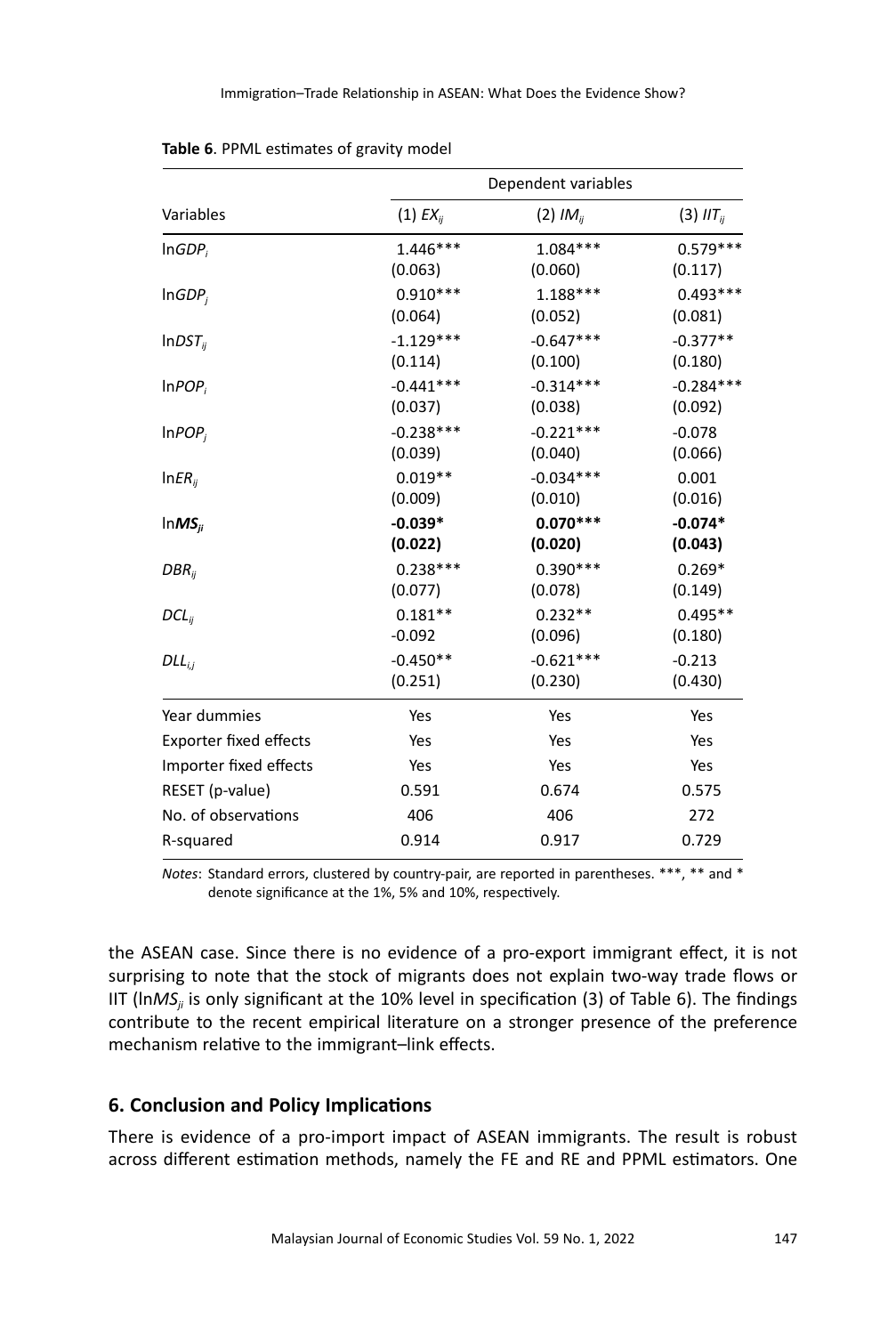plausible reason is the ASEAN migrant stock in the region is largely low skilled<sup>10</sup> guest workers that are less integrated with the labour market, which does not encourage export creation and IIT. Alternatively, the sizeable unskilled migrant community in the region may have reached a saturation level, thereby diminishing their support for exports. Though both hypotheses cannot be verified directly from the aggregatelevel analysis in this paper, the argument pertaining to the threshold effects of unskilled migrant stock on exports may in fact be compelling for further research once disaggregated and consistent datasets related to migrant stocks in ASEAN are made available for a longer period.

The key question then is – should economic/trade policies factor in immigration to ensure it supports trade? The answer to this question has important policy implications.

Given the positive and significant immigration–import link in the region, the role of immigration as an instrument for regional integration can no longer be underestimated. Considering this finding, we argue for increased focus on immigration in trade and economic policies to ensure that immigration is used as an effective instrument to further enhance intraregional trade, particularly for exports and IIT. For that, the controversial debate over whether to be liberal or less liberal in migration policies in AMS should be abandoned. Instead, the focus should be on the management of dominant labour flows, the unskilled, to meet tangible labour needs across economic sectors (Devadason, 2021). As labour market integration is not an option given the temporary nature of the unskilled migrants, better managed temporary schemes are instead needed to ensure significant positive impacts of the unskilled for trade. In moving forward with formulating policies that directly encourage the mobility of the high skilled, ASEAN should not restrict nor neglect the unskilled migration channel that will continue to remain a reality in the region. What is needed is policy coordination to balance the interests of unskilled migrants' countries of origin and destination. This is of relevance to ASEAN since there is a distinct divide between labour sending (source) and labour receiving (destination) countries.

Towards this end, ASEAN should work towards connecting migration and trade policy, as the silo approach through unilateral migration policies and regional coordination in migration policies has either not worked well or at best stalled. It is therefore timely that ASEAN considers other alternatives, such as mobility provisions in trade negotiations where reciprocity works and impediments to migration do not contrast with the pro-trade stance of AMS.

# **References**

Anderson, J.E., & van Wincoop, E. (2003). Gravity with gravitas: A solution to the border puzzle. *American Economic Review, 93*(1), 170–192. https://doi.org/10.1257/000282803321455214 Bandyopadhyay S., Coughlin C.C., & Wall H.J. (2008). Ethnic networks and US exports. *Review of International Economics, 16*(1), 199–213. https://doi.org/10.1111/j.1467-9396.2007.00722.x

<sup>&</sup>lt;sup>10</sup> Despite the envisions of the ASEAN Economic Community (AEC) for the free flow of skilled labour, technical and political barriers at national levels have impeded skills mobility in the region.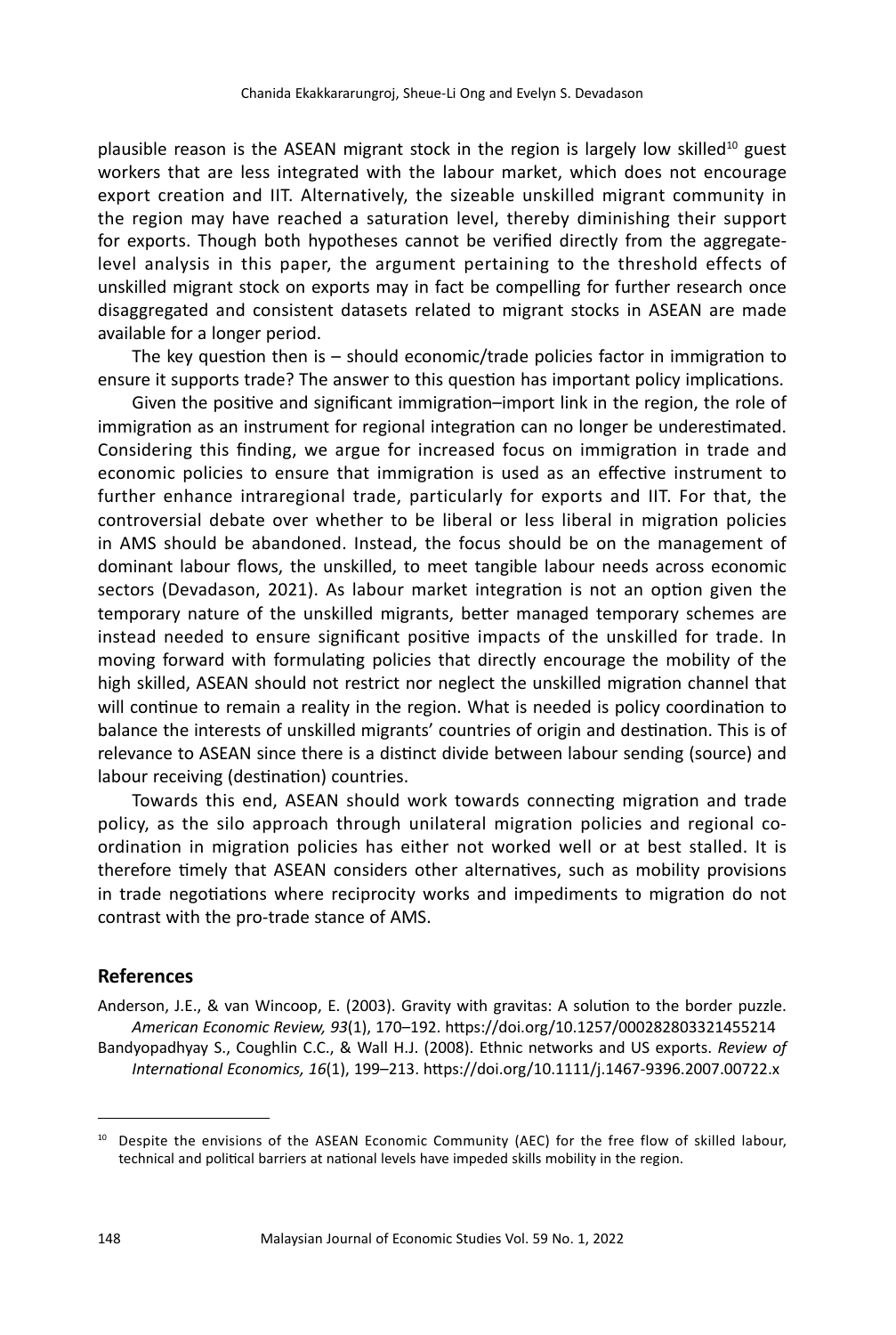- Bardhan, A., & Guhathakurta, S. (2004). Global linkages of subnational regions: Coastal exports and international networks. *Contemporary Economic Policy, 22*(2), 225–236. https://doi.org/ 10.1093/cep/byh016
- Bergstrand, J.H. (1985). The gravity equation in international trade: Some microeconomic foundations and empirical evidence. *Review of Economics and Statistics, 67*(3), 474–481. https:// doi.org/10.2307/1925976
- Blanes, J.V. (2005). Does immigration help to explain intra-industry trade? Evidence for Spain. *Review of World Economics, 141*(2), 244–270.
- Blanes, J.V., & Martin-Montaner, J.A. (2006). Migration flows and intra-industry trade adjustments. *Review of World Economics, 142*(3), 567–584.
- Bratti, M., De Benedicties, L., & Santoni, G. (2014). On the pro-trade effects of immigrants. *Review of World Economics, 150*(3), 557–594.
- Breusch, T.S., & Pagan, A.R. (1980). The Lagrange Multiplier test and its applications to model specification in econometrics. *Review of Economic Studies, 47*(1), 239–253. https://doi. org/10.2307/2297111
- Briant A., Combes, P.P., & Lafourcade, M. (2009). *Product complexity, quality of institutions and the pro-trade effect of immigrants* (CEPR Discussion Papers No. 7192). Centre for Economic Policy Research. https://papers.ssrn.com/sol3/papers.cfm?abstract\_id=1356401
- Bryant, J., Genc¸ M., & Law, D. (2005, August 23-27). *Trade and migration to New Zealand*. Paper presented at the 45th Congress of the Regional Science Associations in Amsterdam, Netherlands. https://www.econstor.eu/handle/10419/117498
- Burger, M.J., van Oort, F.G., & Linders, G.J.M. (2009). On the specification of the gravity model of trade: Zeros, excess zeros and zero-inflated estimation. *Spatial Economic Analysis, 4*(2), 167–190. https://doi.org/10.1080/17421770902834327
- Centre d'Etudes Prospectives et d'Informations Internationales (CEPII). (2020). *Online database*. http://www.cepii.fr/CEPII/en/bdd\_modele/bdd.asp
- Cheng, I-H, & Wall, H. (2005). Controlling for heterogeneity in gravity models of trade and integration. *Review, Federal Reserve Bank of St Louis, 87*(1), 49–63. https://files.stlouisfed. org/files/htdocs/publications/review/05/01/Cheng.pdf
- Co, C.Y., Euzent, P., & Martin, T. (2004). The export effect of immigration into the USA. *Applied Economics, 36*(6), 573–583. https://doi.org/10.1080/0003684042000217616
- Combes, P.P., Lafourcade, M., & Mayer, T. (2005). The trade-creating effects of business and social networks: Evidence from France. *Journal of International Economics, 66*(1), 1–29. https://doi. org/10.1016/j.jinteco.2004.07.003
- Devadason, E.S. (2021). Immigration-trade connections in ASEAN: Implications for policy. In S. Kumar, N. Kamaruddin, & A. Hashim (Eds.), *Contemporary Issues in ASEAN-EU Socio-Cultural Cooperation* (pp. 73-78). Asia-Europe Institute (AEI), University of Malaya.
- Dunlevy, J.A. (2004). *Interpersonal networks in international trade: Evidence on the role of immigrants in promoting exports from the American states* (Miami University Working Paper). https://www.diw.de/sixcms/detail.php?id=41275
- Dunlevy, J.A. (2006). The influence of corruption and language on the protrade effect of immigrants: Evidence from the American states. *Review of Economics and Statistics, 88*(1), 182–186.
- Dunlevy, J.A., & Hutchinson, W.K. (1999). The impact of immigration on American import trade in the late nineteenth and early twentieth centuries. *Journal of Economic History, 59*(4), 1043– 1062. https://doi.org/10.1017/S002205070002413X
- Dunlevy, J., & Hutchinson, W.K. (2001). *The pro-trade effect of immigration on American exports during the late nineteenth and early twentieth centuries* (IZA Discussion Paper No. 375). https://www.iza.org/publications/dp/375/the-pro-trade-effect-of-immigration-on-americanexports-during-the-late-nineteenth-and-early-twentieth-centuries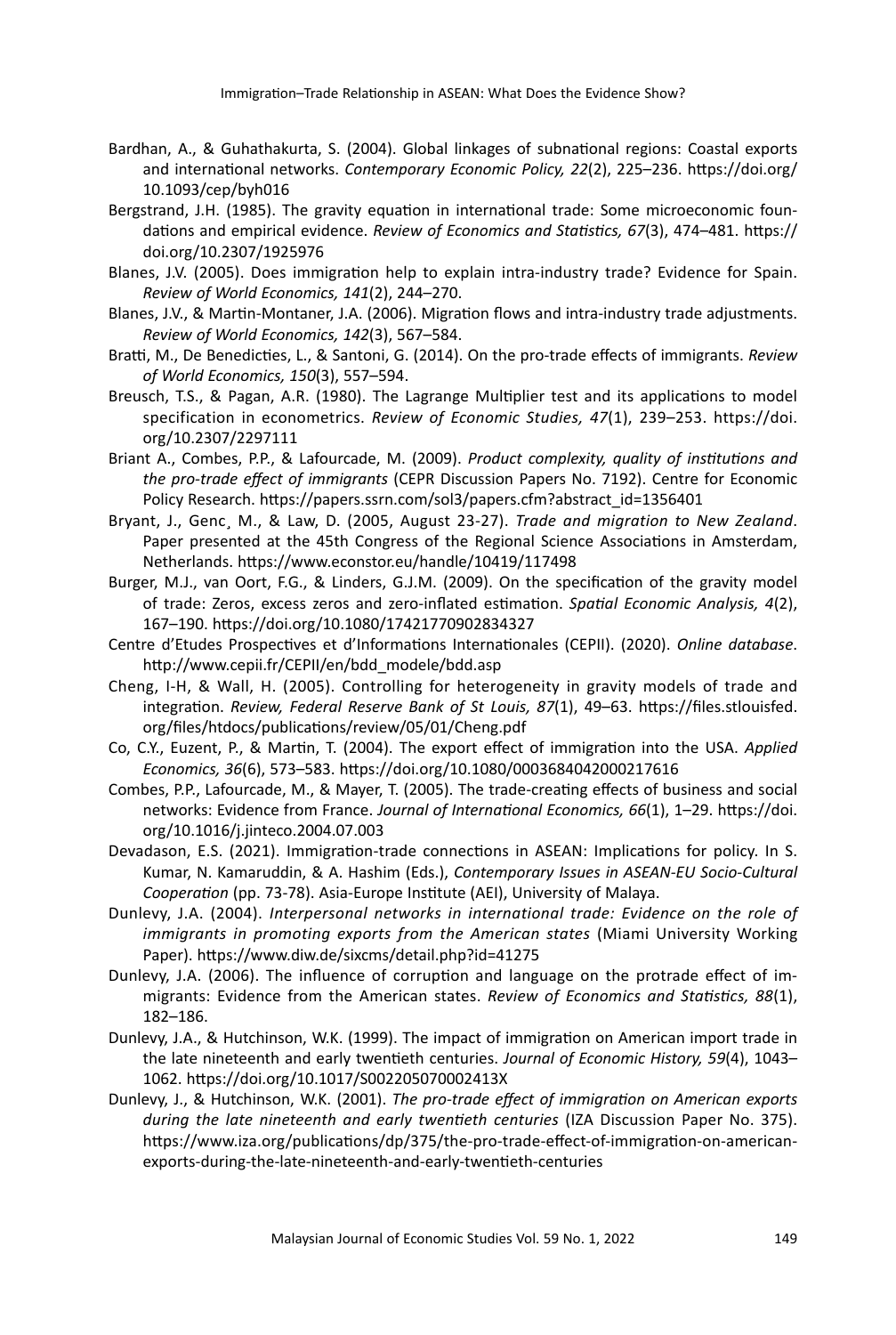- Edes, B. (2019, February 12). Migration in Asia: Where is everybody going? *World Economic Forum*. https://www.weforum.org/agenda/2019/02/migration-in-asia-where-is-everybodygoing
- Edmonds, C., La Croix, S., & Li, Y. (2008). China's trade: Busting gravity's bounds. *Journal of Asian Economics, 19*(5-6), 455–466. https://doi.org/10.1016/j.asieco.2008.09.013
- Egger, P.H. (2000). A note on the proper econometric specification of the gravity equation. *Economics Letters, 66*(1), 25–31. https://doi.org/10.1016/S0165-1765(99)00183-4
- Egger P.H, Larch, M., & Yotov, Y.V. (2022). Gravity estimations with interval data: Revisiting the impact of free trade agreements. *Economica, 89*(353), 44–61. https://doi.org/10.1111/ ecca.12394
- Genc, M. (2014). The impact of immigration on trade. *IZA World of Labor, 82*, 1–10. https://doi. org/10.15185/izawol.82
- Girma, S., & Yu, Z. (2002). The link between immigration and trade: Evidence from the United Kingdom. *Review of World Economics, 138*, 115–130. https://doi.org/10.1007/BF02707326
- Gould, D.M. (1994). Immigrant links to the home country: Empirical implications for U.S. bilateral trade flows. *Review of Economics and Statistics, 76*(2), 302–316. https://doi.org/10.2307/ 2109884
- Grubel, H.G., & Lloyd, P.J. (1975). *Intra-industry trade: The theory and measurement of international trade in differentiated products*. Wiley.
- Hatzigeorgiou, A. (2010). Does immigration stimulate foreign trade? Evidence from Sweden. *Journal of Economic Integration, 25*(2), 376–402.
- Head, K., & Ries, J. (1998). Immigration and trade creation: Econometric evidence from Canada. *Canadian Journal of Economics, 31*(1), 47–62. https://doi.org/10.2307/136376
- Herander, M.G., & Saavedra, L.A. (2005). Exports and the structure of immigrant-based networks: the role of geographic proximity. *Review of Economics and Statistics, 87*(2), 323–335.
- Hijzen, A., & Wright, P.W. (2010). Migration, trade and wages. *Journal of Population Economics, 23*, 1189–1211. https://doi.org/10.1007/s00148-009-0241-z
- ILMS. (2020). ASEAN labour migration statistics. *2017 International Labour Migration Statistics (ILMS) database in ASEAN*. http://apmigration.ilo.org/asean-labour-migration-statistics
- International Labour Organization (ILO). (2015). *Analytical report on the international labour migration statistics Database in ASEAN: Improving data collection for evidence-based policymaking*.
- Jansen, M., & Piermartini, R. (2009). Temporary migration and bilateral trade flows. *World Economy, 32*(5), 735–753. https://doi.org/10.1111/j.1467-9701.2009.01167.x
- Kikkawa, A., Gaspar, R., & Park, C-Y. (2019). *International migration in Asia and the Pacific: Determinants and the role of economic integration* (ADB Economics Working Paper Series No. 592). Asian Development Bank. https://doi.org/10.2139/ssrn.3590229
- Kim, C.U., & Lim, G. (2016). Immigration and international trade: Evidence from recent South Korean experiences. *International Area Studies Review, 19*(2), 165–176. https://doi. org/10.1177%2F2233865915624386
- Law, D., Genç, M., & Bryant, J. (2009). *Trade, diaspora and migration to New Zealand* (NZIER Working Paper No. 2009/4). New Zealand Institute for Economic Research.
- Lim G., & Kim C.U. (2011). The role of human capital in networks effects: Evidence from US exports. *Global Economic Review, 40*(3), 299–313. https://doi.org/10.1080/1226508X.2011.601637
- Min P.G. (1990). *Korean immigrants in Los Angeles* (ISSR Working Paper No. 2:2). Institute for Social Science Research, University of California Los Angeles. https://escholarship.org/content/ qt2w76n5vs/qt2w76n5vs\_noSplash\_5783a7751fe475d45e15f9266fcc8221.pdf?t=krn97p
- Mundra, K. (2005). Immigration and international trade: A semiparametric empirical investigation. *Journal of International Trade & Economic Development, 14*(1), 65–91. https://doi.org/ 10.1080/0963819042000333252